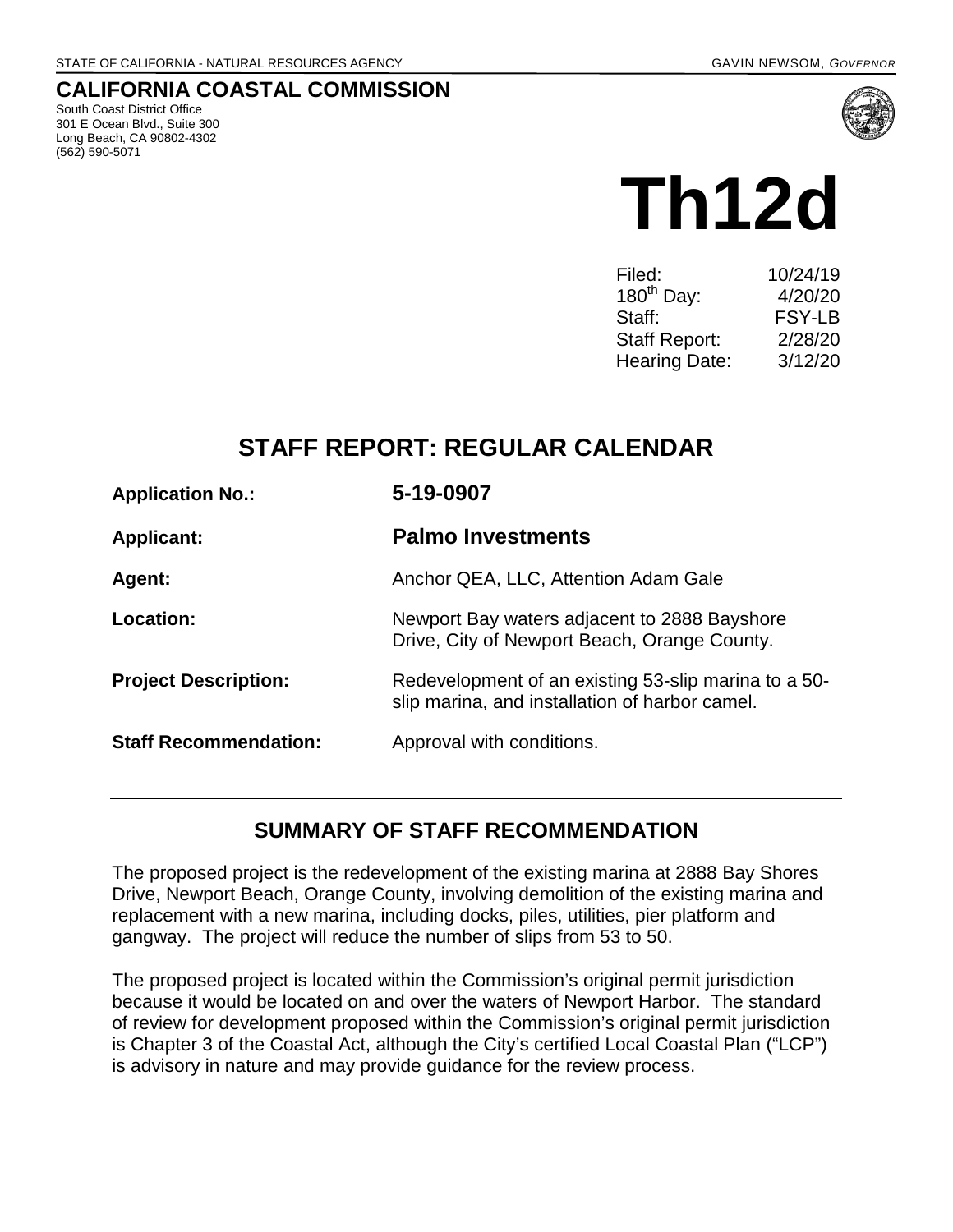Staff is recommending **APPROVAL** of the redevelopment of the existing marina with **ten (10) special conditions**. The major issues raised by this proposed project are consistency with the marine resources, water quality, public access, and recreation policies of the Coastal Act.

The proposed development is located on public tidelands and submerged lands in Newport Harbor that are managed by Orange County, and a "Newport Tidelands Encroachment Permit" is required from the county. However, the applicant has not obtained that encroachment permit. Staff therefore recommends **Special Condition No. 1**, which requires the applicant to submit a copy of a letter of permission or approval from Orange County, or evidence that no permit or permission is required prior to the issuance of a permit.

The existing dock system on this site consists of 12,787 square feet and the proposed dock system consists of 13,866 square feet. The proposed dock system would result in an increase of 1,079 square feet of increased water coverage. In addition, the proposed project would result in approximately 999 square feet of eelgrass shading. The increased water coverage in this area would likely impact the biological productivity of the area, such as reducing or eliminating photosynthesis in the covered water areas, impacting the growth of eelgrass, and reducing water area for avian foraging opportunities. The proposed plan also includes the installation of a harbor camel at the south end of the marina that the applicant states would allow tenants to safely navigate to the backside of the marina and also eliminate potential property damage and personal injury to the adjacent property and property owner located at 2782 Bayshore Drive. However, this project element raises concerns over the installation of physical barriers in and over the public waters of Newport Bay, resulting in more fill and diminished public access and recreational opportunities.

Staff asked the applicant to provide a project that would reduce the adverse impacts of the proposed project, but the applicant is intent with going forth with the proposed design. The applicant has proposed an eelgrass mitigation plan in order to mitigate the adverse impacts to eelgrass, but even with this plan, the proposed project is not the least environmentally feasible alternative. However, the applicant has acknowledged that there is another plan, the "2018 Plan" that would reduce additional water coverage to 157 square feet, reduce additional eelgrass impacts to 57 square feet, and eliminate the need for the harbor camel. The 2018 Plan would be the least environmentally damaging alternative that satisfied project goals to provide recreational boat docks in the same general footprint and complied with Newport Beach Harbor Design Guidelines. Therefore, Staff recommends **Special Condition 2**, which requires the applicant to submit revised marina plans that that adhere to the 2018 Plan.

Additionally, the surveys stating that eelgrass was located at the project site are outdated and no longer valid. Thus, Staff recommends **Special Condition No. 3**, which requires a new eelgrass survey and identifies the procedures which must be completed prior to beginning construction, in the event that the new survey also expires prior to commencement of construction. With imposition of **Special Condition No. 2**, the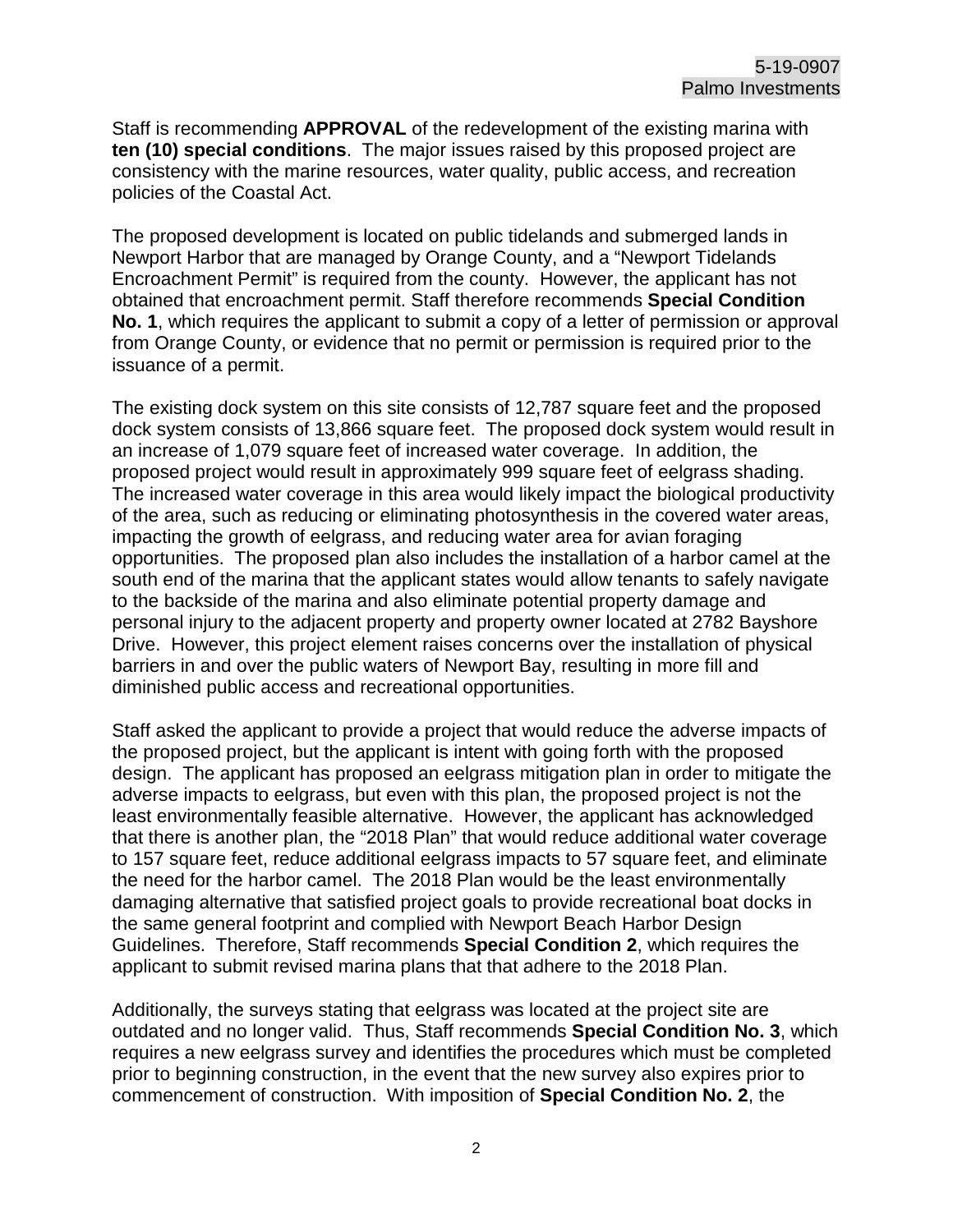eelgrass mitigation plan would need to be revised to correlate with the reduced amount of eelgrass impacts. Therefore, Staff recommends **Special Condition No. 4**, requiring the applicant to submit a revised Eelgrass Mitigation Plan. In addition, since the submitted Caulerpa Taxilfolia survey is outdated, Staff also recommends **Special Condition No. 5,** requiring the applicant, prior to commencement of development, to survey the project area for the presence of Caulerpa Taxilfolia, an invasive, non-native aquatic species that can be further dispersed in coastal waters as a result of construction activities.

**Special Condition No. 2** would also require a balanced slip mix that enhances public access opportunities through the provision of a larger side tie area for smaller boats compared to the proposed design.

In order to ensure that future development on the site does not adversely impact biological resources and public access, Staff recommends **Special Condition No. 6**, which informs the applicant that future development at the site requires an amendment or a new coastal development permit.

During construction and post-construction, the proposed project has potential for adverse impacts to water quality and marine resources. Therefore, several standard special conditions are recommended to minimize any such impacts: **Special Condition No. 7** outlines construction responsibilities and debris removal requirements, and **Special Condition No. 8** requires the applicant to implement construction Best Management Practices (BMPs) to protect water quality.

To ensure that the applicant complies with all requirements, requests and mitigation measures from the California Department of Fish and Wildlife, the Regional Water Quality Control Board, the U.S. Army Corps of Engineers, and the U.S. Fish and Wildlife Service with respect to preservation and protection of water quality and the marine environment, **Special Condition No. 9** requires that the applicant comply with all the requirements, requests, and mitigation measures of these agencies.

In order to protect marine resources and water quality, Staff recommends **Special Condition No. 2**, which requires the applicant to submit revised plans identifying the revised structural dock float decking construction material that does not use a chemical preservative treatment or a preservative treatment that does not result in the potential release of adverse materials into the water.

Finally, the public tidelands and submerged lands upon which the marina is located and bayward of the site are managed by Orange County. Therefore, the public maintains a right to access the navigable bay waters for navigation and recreational purposes. In order to preserve and maintain access to the Public Trust Tidelands, **Special Condition No. 10** is recommended, stating that the approval of a coastal development permit for the project does not waive any public rights or interests that exist or may exist on the property.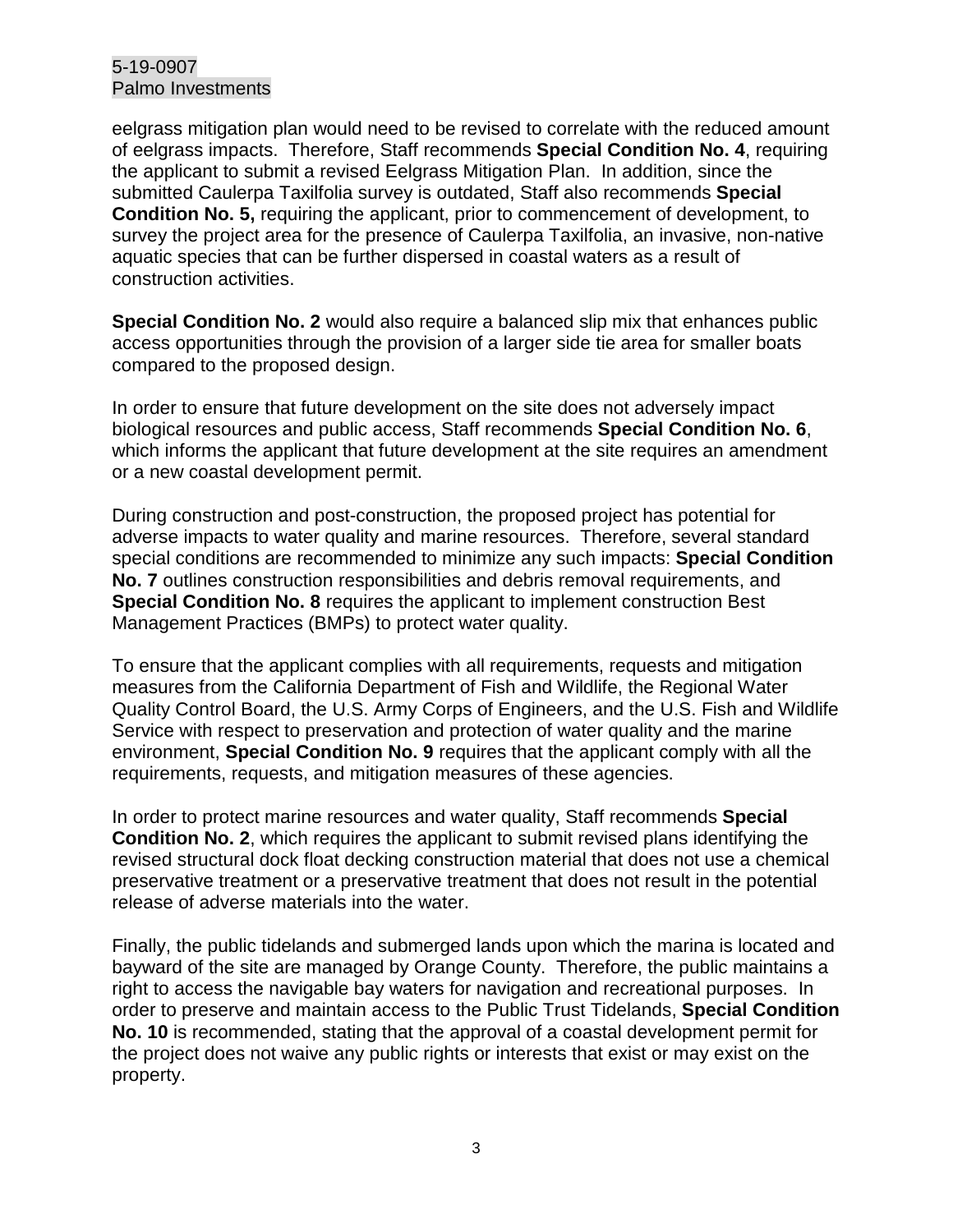If approved with the conditions recommended by staff, the proposed project will conform with the Chapter 3 policies of the Coastal Act.

The motion to approve the CDP application is on **Page Six**. The special conditions begin on **Page Seven**.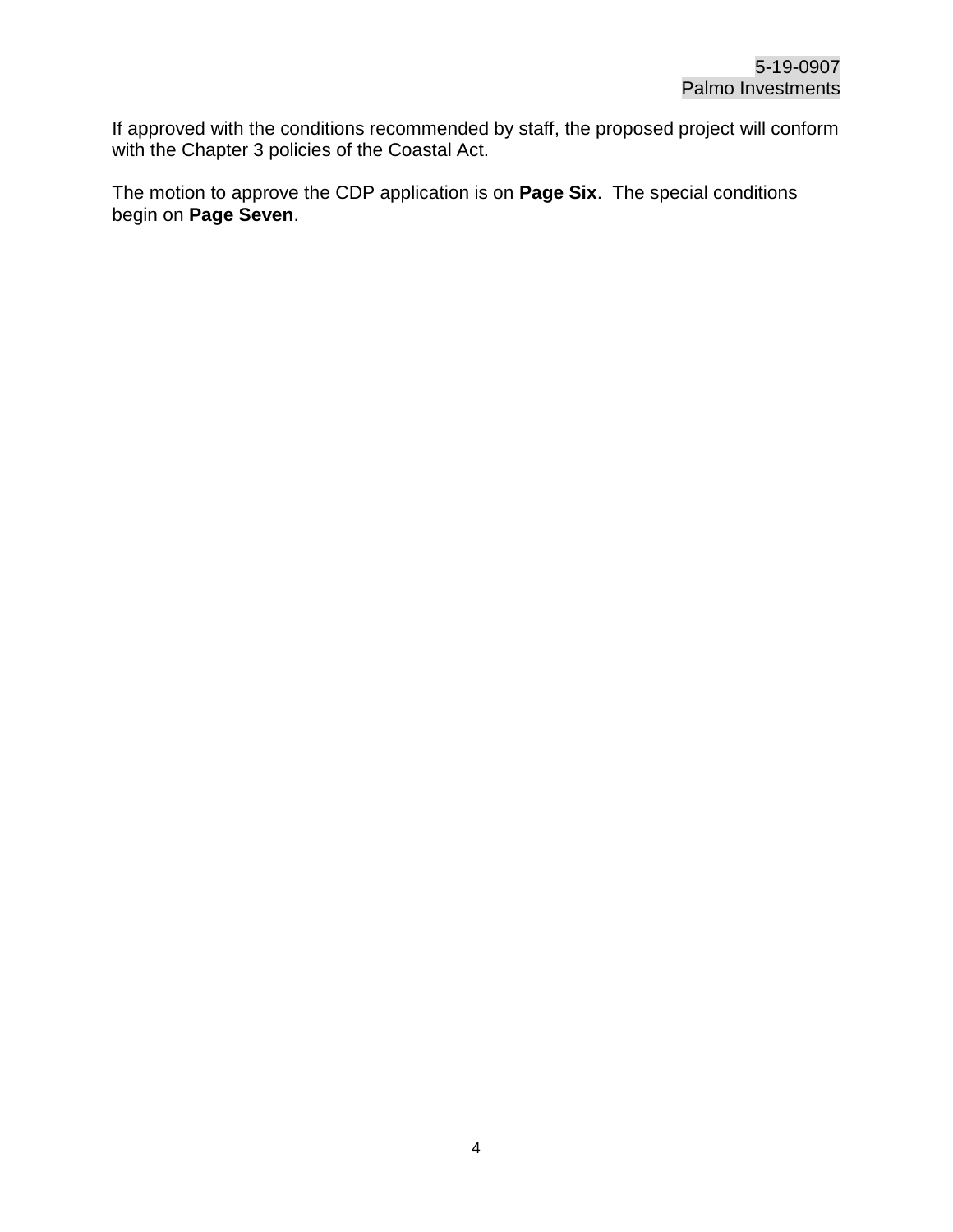# **TABLE OF CONTENTS**

| A. Project Location, Project Description, Standard of Review and Prior Permits 14 |  |
|-----------------------------------------------------------------------------------|--|
| APPENDIX A - SUBSTANTIVE FILE DOCUMENTS 35                                        |  |

# **EXHIBITS**

[Exhibit 1 – Location Map](https://documents.coastal.ca.gov/reports/2020/3/Th12d/Th12d-3-2020-exhibits.pdf)

- [Exhibit 2 Proposed Project Plans](https://documents.coastal.ca.gov/reports/2020/3/Th12d/Th12d-3-2020-exhibits.pdf)
- [Exhibit 3 Proposed Project Plans with Eelgrass and Mitigation Location](https://documents.coastal.ca.gov/reports/2020/3/Th12d/Th12d-3-2020-exhibits.pdf)
- [Exhibit 4 "2018 Plan" Project Plans](https://documents.coastal.ca.gov/reports/2020/3/Th12d/Th12d-3-2020-exhibits.pdf)
- [Exhibit 5 "2018 Plan" Project Plans with Eelgrass Location](https://documents.coastal.ca.gov/reports/2020/3/Th12d/Th12d-3-2020-exhibits.pdf)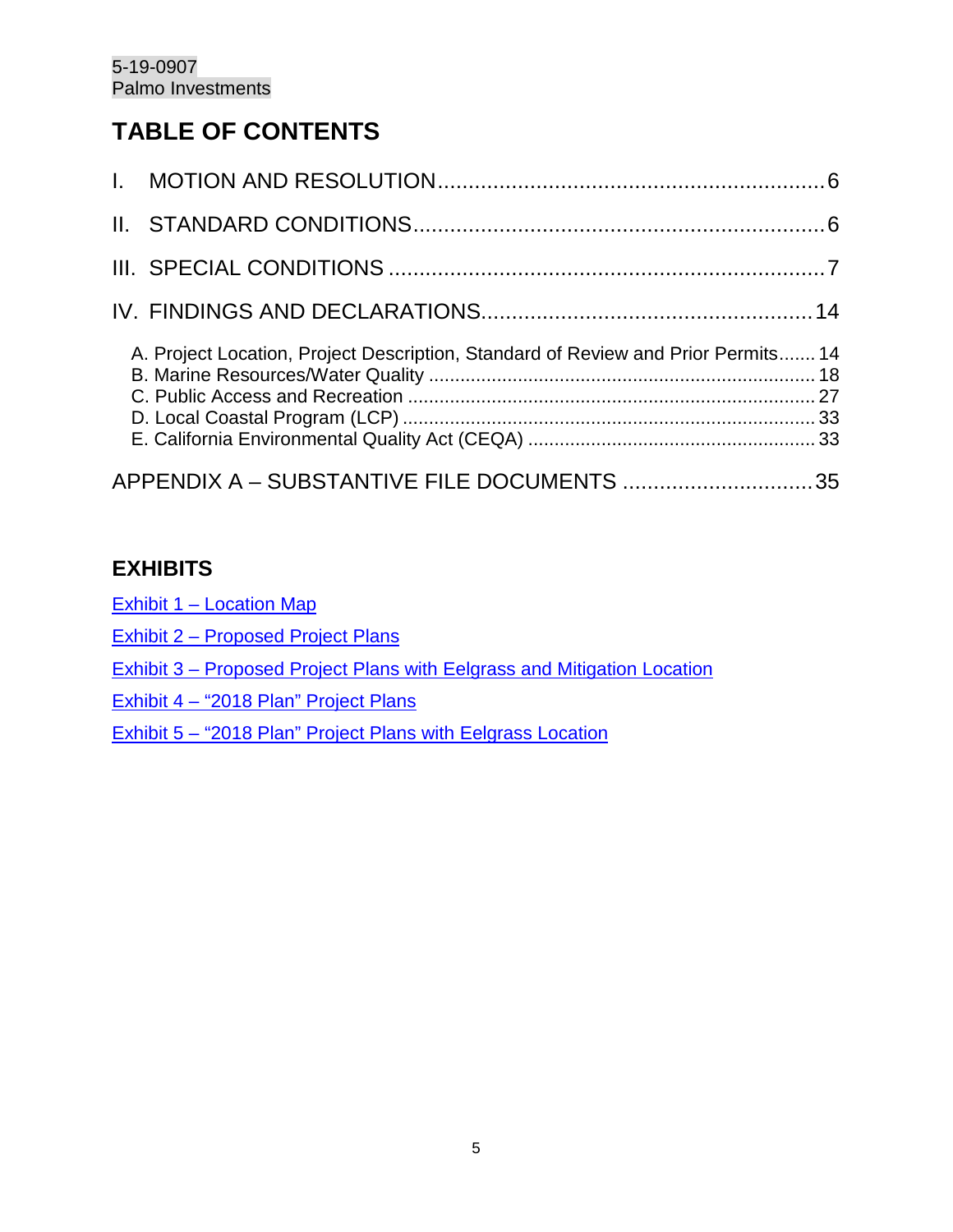# <span id="page-5-0"></span>**I. MOTION AND RESOLUTION**

## **Motion:**

I move that the Commission approve Coastal Development Permit 5-19-0907 subject to conditions set forth in the staff recommendation specified below.

Staff recommends a **YES** vote on the foregoing motion. Passage of this motion will result in approval of the permit as conditioned and adoption of the following resolution and findings. The motion passes only by affirmative vote of a majority of Commissioners present.

## **Resolution:**

The Commission hereby approves the Coastal Development Permit for the proposed project and adopts the findings set forth below on grounds that the development as conditioned will be in conformity with the policies of Chapter 3 of the Coastal Act and will not prejudice the ability of the local government having jurisdiction over the area to prepare a Local Coastal Program conforming to the provisions of Chapter 3. Approval of the permit complies with the California Environmental Quality Act because either 1) feasible mitigation measures and/or alternatives have been incorporated to substantially lessen any significant adverse effects of the development on the environment, or 2) there are no further feasible mitigation measures or alternatives that would substantially lessen any significant adverse impacts of the development on the environment.

# <span id="page-5-1"></span>**II. STANDARD CONDITIONS**

- **1. Notice of Receipt and Acknowledgment**. The permit is not valid and development shall not commence until a copy of the permit, signed by the applicant or authorized agent, acknowledging receipt of the permit and acceptance of the terms and conditions, is returned to the Commission office.
- **2. Expiration**. If development has not commenced, the permit will expire two years from the date on which the Commission voted on the application. Development shall be pursued in a diligent manner and completed in a reasonable period of time. Application for extension of the permit must be made prior to the expiration date.
- **3. Interpretation**. Any questions of intent of interpretation of any condition will be resolved by the Executive Director or the Commission.
- **4. Assignment**. The permit may be assigned to any qualified person, provided that the assignee files with the Commission an affidavit accepting all terms and conditions of the permit.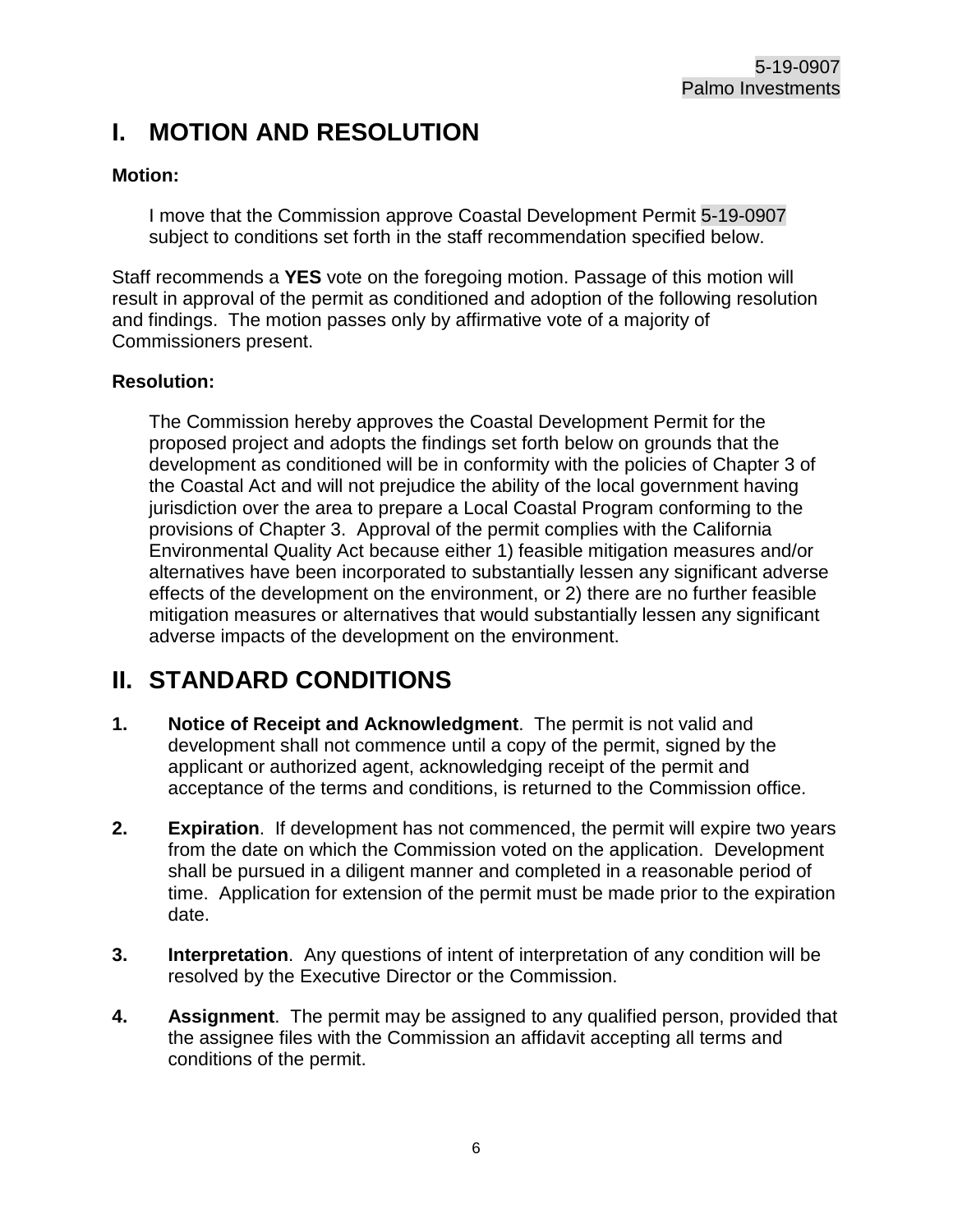**5. Terms and Conditions Run with the Land**. These terms and conditions shall be perpetual, and it is the intention of the Commission and the applicant to bind all future owners and possessors of the subject property to the terms and conditions.

# <span id="page-6-0"></span>**III. SPECIAL CONDITIONS**

- **1. Orange County Approval.** PRIOR TO ISSUANCE OF THE COASTAL DEVELOPMENT PERMIT, the applicant shall submit, for the review and written approval of the Executive Director, a copy of a letter of permission or approval from Orange County regarding the proposed project, or evidence that no permit or permission is required. The applicant shall inform the Executive Director of any changes to the project required by the County. Such changes shall not be incorporated into the project until the applicant obtains a Commission amendment to this coastal development permit amendment, unless the Executive Director determines that no amendment is legally required.
- **2. Revised Project Plans.** PRIOR TO ISSUANCE OF THE COASTAL DEVELOPMENT PERMIT, the applicant shall submit, for the review and written approval of the Executive Director, two (2) full size sets of revised project plans that substantially conform with the plans submitted on January 27, 2020 ("2018 Plan"), modified as required below:
	- **A.** The revised plans shall be overlaid upon Eelgrass patches identified in the Eelgrass survey required by **Special Condition No. 3** of this coastal development permit;
	- **B.** The revised plans shall identify dock float decking construction material that does not need a chemical preservative treatment or a preservative treatment that does not result in the potential release of adverse materials into the water (e.g., treated wood deck material on which a recognized wood sealant is applied at an approved inland facility prior to arrival at the construction site, and kiln-dried, in order to significantly reduce potential leaching of preservative treatments into the water body);
	- **C.** All revised plans shall be prepared and certified by a licensed professional or professionals as applicable (e.g., architect, surveyor, geotechnical engineer), based on current information and professional standards, and shall be certified to ensure that they are consistent with the Commission's approval and with the recommendations of any required technical reports; and
	- **D.** The revised plans submitted to the Executive Director shall bear evidence of Approval-in-Concept of the revised design from the City of Newport Beach Harbor Resources Division.

The permittee shall undertake development in accordance with the approved final plans. Any proposed changes to the approved final plans shall be reported to the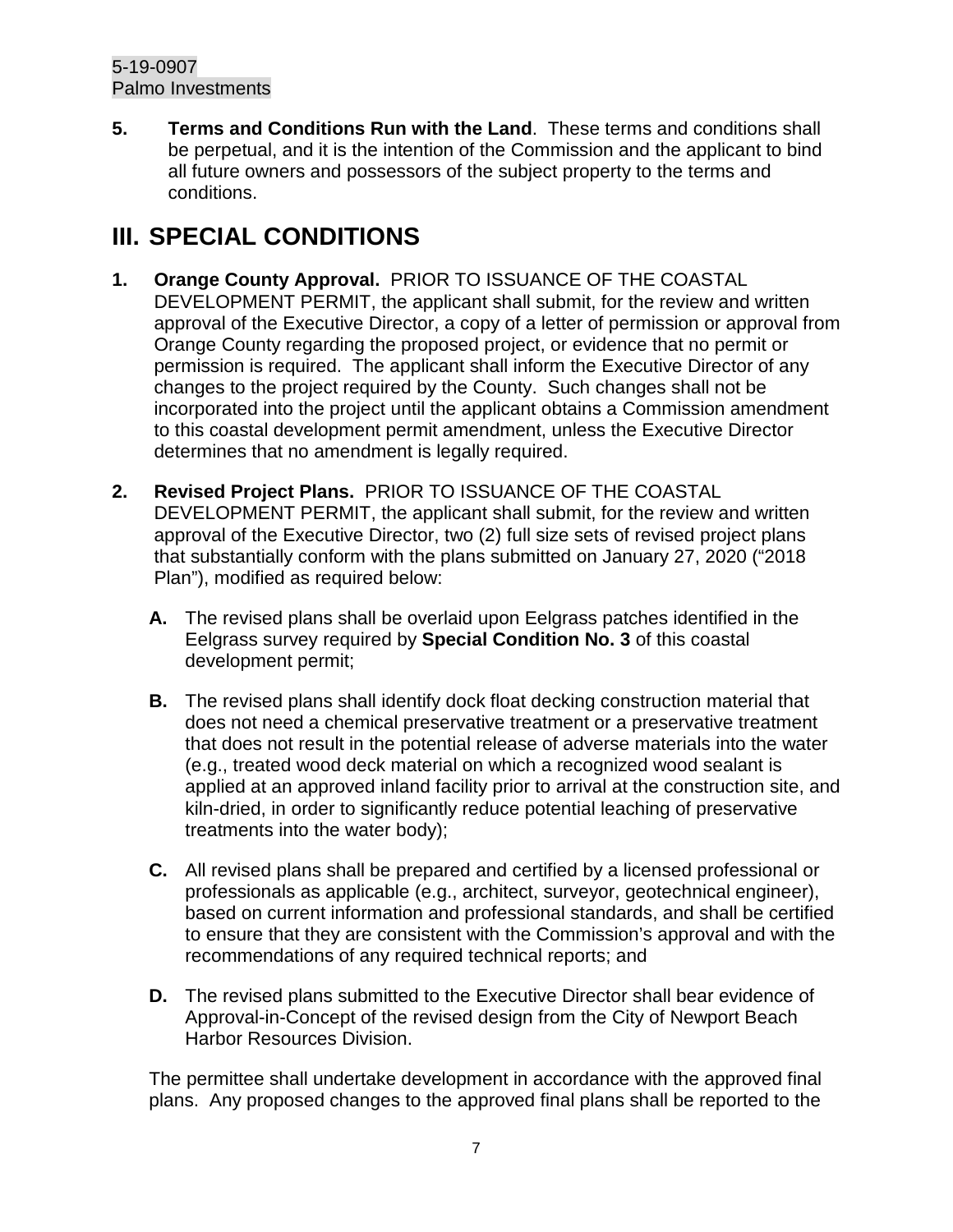Executive Director. No changes to the approved final plans shall occur without a Commission amendment to this Coastal Development Permit unless the Executive Director determines that no amendment is legally required.

**3. Pre-Construction Eelgrass Survey.** A valid pre-construction eelgrass survey (whether for *Zostera marina* or *Z. pacifica*) shall be completed for the project site and a 10 meter buffer area. The pre-construction survey shall be completed no more than 60 days prior to the beginning of construction and shall be valid until the next period of active growth. If any portion of the project is subsequently proposed in a previously unsurveyed area, a new survey is required during the active growth period for eelgrass in that region and no more than 60 days prior to commencement of work in that area. The eelgrass survey and mapping shall be prepared in full compliance with the California Eelgrass Mitigation Policy (CEMP), and in consultation with the National Marine Fisheries Service (NMFS) and California Department of Fish and Wildlife (CDFW). If side-scan sonar methods will be used, evidence of a permit issued by the California State Lands Commission (CSLC) for such activities shall also be provided prior to the commencement of survey work. The applicant shall submit the pre-construction eelgrass surveys for review and approval by the Executive Director within five (5) business days of completion of each eelgrass survey and in any event, no later than fifteen (15) business days prior to commencement of any development. If eelgrass surveys identify any eelgrass within the project area, which may be potentially impacted by the proposed project, the Permittees are required to complete post-project eelgrass surveys consistent with the section below.

**Post-Construction Eelgrass Survey**. If any eelgrass is identified in the project site or the 10 meter buffer area by the pre-construction survey, within 30 days of completion of construction, or within the first 30 days of the next active growth period following completion of construction that occurs outside of the active growth period, the applicant shall survey the project site and the 10 meter buffer area to determine if any eelgrass was adversely impacted. The survey shall be prepared in full compliance with the CEMP adopted by the NMFS (except as modified by this special condition), and in consultation with the CDFW. If side-scan sonar methods are to be used, evidence of a valid permit from CSLC must also be provided prior to the commencement of each survey period. The applicant shall submit the postconstruction eelgrass survey for the review and approval of the Executive Director within thirty (30) days after completion of the survey. If any eelgrass has been adversely impacted, the applicant shall replace the impacted eelgrass at a minimum final 1.38:1 ratio on-site (mitigation: impact), or at another location, in accordance with the CEMP. Any exceptions to the required 1.38:1 minimum final mitigation ratio found within the CEMP shall not apply. Based on past performance of eelgrass mitigation efforts, in order to achieve this minimum, the appropriate regional initial planting ratio provided in the CEMP should be used. Implementation of mitigation to ensure success in achieving the minimum final mitigation ratio (1.38:1) shall require an amendment to this permit or a new coastal development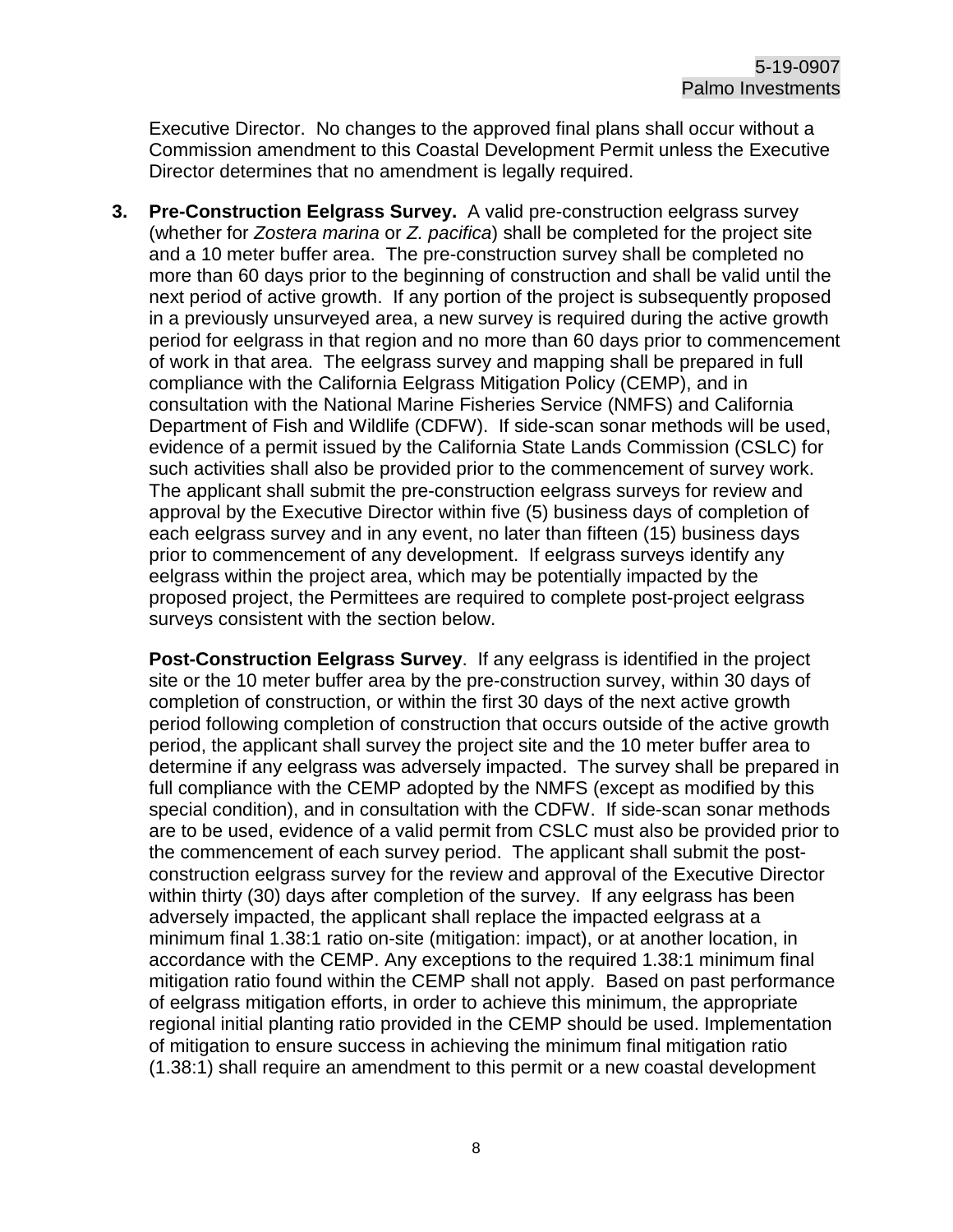permit unless the Executive Director provides a written determination that no amendment or new permit is required.

- **4. Revised Eelgrass Mitigation Plan.** Prior to issuance of the coastal development permit, the applicant shall submit, for the review and written approval of the Executive Director, a Revised Eelgrass Mitigation Plan for transplanting and replacement of eelgrass adversely impacted by the project that shall be in substantial conformance with the Newport Marina Redevelopment Project Eelgrass Mitigation Plan (prepared by Marine Taxonomic Services, Ltd dated September 9, 2019), except as required to be modified as described below. The plan shall be prepared in consultation with the CDFW and NMFS. The plan shall be prepared consistent with the requirements identified below and the requirements of the California Eelgrass Mitigation Policy (CEMP), including but not limited to the requirements outlined relative to mapping, and mitigation site, size, techniques, monitoring and success criteria, but excepting the allowed exclusions and timing requirements that conflict with the requirements identified below.
	- **A.** The plan shall provide that:
		- 1. All direct eelgrass impacts and shading impacts to eelgrass shall be mitigated at a minimum 1.38:1 (mitigation to impact) ratio;
		- 2. Adverse impacts to eelgrass shall be mitigated on-site to the maximum extent feasible and, for the portion that cannot feasibly be mitigated on site, off-site mitigation will take place. The final location of all on-site and off-site mitigation shall be specifically identified;
		- 3. The mitigation site(s) shall be covered with eelgrass at pre-project densities of the impacted site within five years of the initial planting;
		- 4. Prior to commencement of construction of the portions of the approved project that would have direct impacts upon eelgrass beds, the eelgrass that would be directly impacted shall be transplanted, along with any supplementary planting in accordance with subsection (a) above, to the mitigation site(s).
		- 5. A report that describes densities, and recommended maintenance and replanting measures shall be submitted annually to the Executive Director;
		- 6. A comprehensive report describing the results of the plan shall be submitted at the end of the proposed five-year period;
		- 7. A follow-up program shall be implemented if the original program is wholly or partially unsuccessful;
		- 8. A final inventory and map showing the location of existing eel grass beds within the approved construction area and showing the areas of potential eel grass disturbance;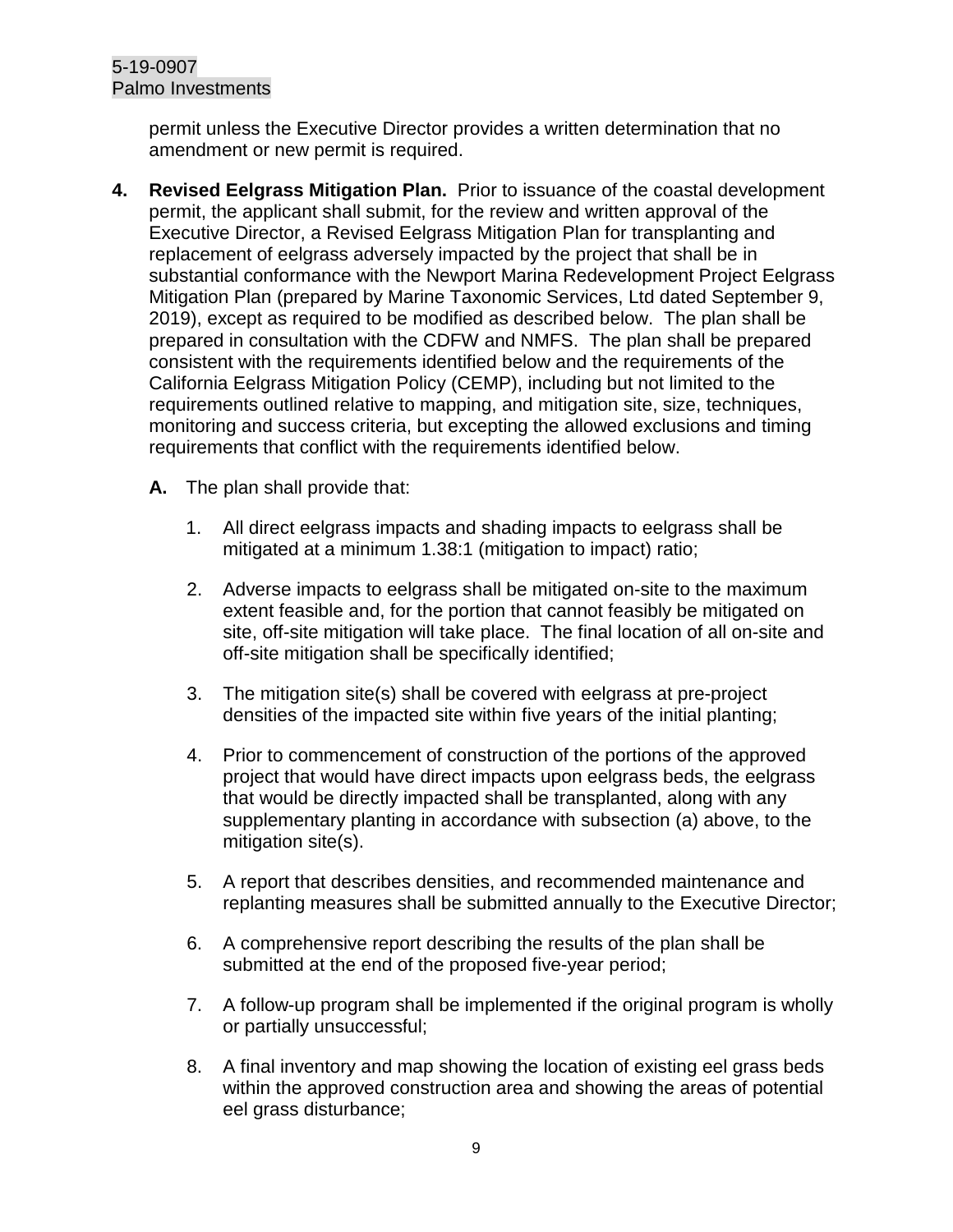- 9. An inventory and map showing the location of existing eel grass beds, if any, within the mitigation site(s); and
- 10. Performance standards that will assure achievement of the mitigation goal (i.e., attainment of pre-project densities at the mitigation site(s) within five years).

The permittee shall undertake development in accordance with the approved final plans. Any proposed changes to the approved final plans shall be reported to the Executive Director. No changes to the approved final plans shall occur without a Commission amendment to this Coastal Development Permit unless the Executive Director determines that no amendment is legally required.

**5. Pre-Construction Caulerpa Taxifolia Survey.** By acceptance of this permit, the applicant agrees to, not earlier than 90 days nor later than 30 days prior to commencement or re-commencement of any development authorized under this CDP, undertake a survey of the project area and a buffer area at least 10 meters beyond the project area to determine the presence of the invasive alga Caulerpa Taxifolia. The survey shall include a visual examination of the substrate. If any portion of the project commences in a previously undisturbed area after the last valid Caulerpa Taxifolia survey expires, a new survey is required prior to commencement of work in that area.

The survey protocol shall be prepared in consultation with the RWQCB, CDFW, and NMFS. Within five (5) business days of completion of the survey, the applicant shall submit the survey:

- **A.** For the review and approval by the Executive Director; and
- **B.** To the Surveillance Subcommittee of the Southern California Caulerpa Action Team (SCCAT). The SCCAT Surveillance Subcommittee may be contacted through William Paznokas, California Department of Fish & Game (858/467 4218) or Robert Hoffman, National Marine Fisheries Service (562/980 4043), or their successors.

If Caulerpa Taxifolia is found within the project or buffer areas, the applicant shall not proceed with the project until (1) the applicant provides evidence to the Executive Director that all Caulerpa Taxifolia discovered within the project and buffer area has been eliminated in a manner that complies with all applicable governmental approval requirements, including but not limited to those of the California Coastal Act, or (2) the applicant has revised the project to avoid any contact with Caulerpa Taxifolia. No revisions to the project shall occur without a Coastal Commission approved amendment to this Coastal Development Permit unless the Executive Director determines that no amendment is legally required.

**6. Future Development.** This permit is only for the development described in CDP No. 5-19-0907. Pursuant to Title 14 of the California Code of Regulations Section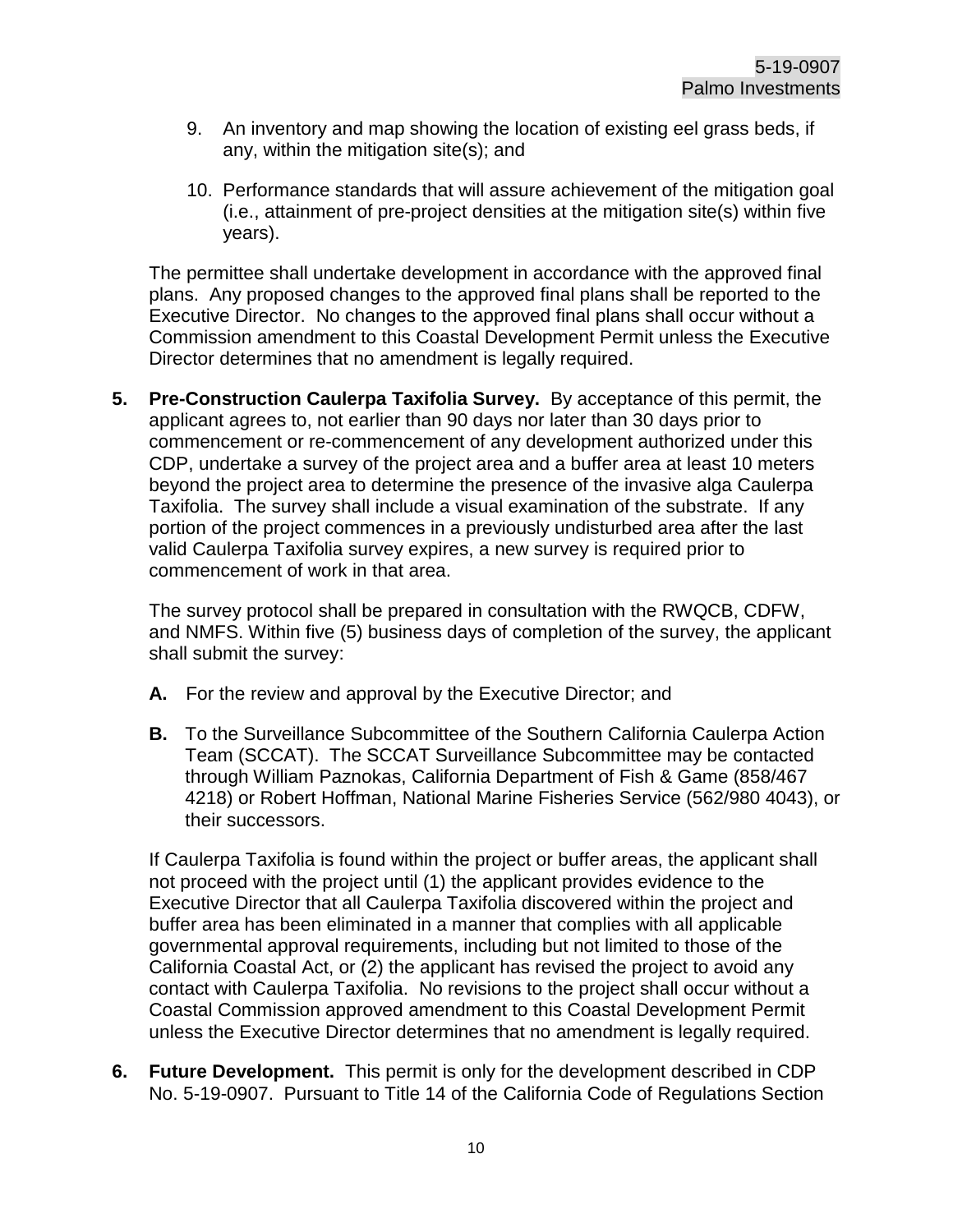13250(b)(6), the exemptions otherwise provided in Public Resources Code Section 30610(a) shall not apply to the development governed by CDP No. 5-19-0907, including the proposed marina. Accordingly, any future improvements to the development authorized by this permit, including but not limited to repair and maintenance identified as requiring a permit in Public Resources Code Section 30610(d) and Title 14 of the California Code of Regulations Sections 13252(a)-(b), shall require an amendment to CDP No. 5-19-0907 from the Commission or shall require an additional CDP from the Commission or from the applicable certified local government.

- **7. Construction Responsibilities and Debris Removal.** By acceptance of this permit, the applicant agrees to comply with the following construction related requirements:
	- **A.** No demolition or construction materials, equipment, debris, or waste shall be placed or stored where it may enter sensitive habitat, receiving waters or a storm drain, or be subject to wave, wind, rain, or tidal erosion and dispersion;
	- **B.** Any and all debris resulting from demolition or construction activities, and any remaining construction material, shall be removed from the project site within 24 hours of completion of the project;
	- **C.** Demolition or construction debris and sediment shall be removed from work areas each day that demolition or construction occurs to prevent the accumulation of sediment and other debris that may be discharged into coastal waters;
	- **D.** Machinery or construction materials not essential for project improvements will not be allowed at any time in the intertidal zone;
	- **E.** If turbid conditions are generated during construction a silt curtain will be utilized to control turbidity;
	- **F.** Floating booms will be used to contain debris discharged into coastal waters and any debris discharged will be removed as soon as possible but no later than the end of each day;
	- **G.** Non buoyant debris discharged into coastal waters will be recovered by divers as soon as possible after loss;
	- **H.** All trash and debris shall be disposed in the proper trash and recycling receptacles at the end of every construction day;
	- **I.** The applicant shall provide adequate disposal facilities for solid waste, including excess concrete, produced during demolition or construction;
	- **J.** Debris shall be disposed of at a legal disposal site or recycled at a recycling facility. If the disposal site is located in the coastal zone, a Coastal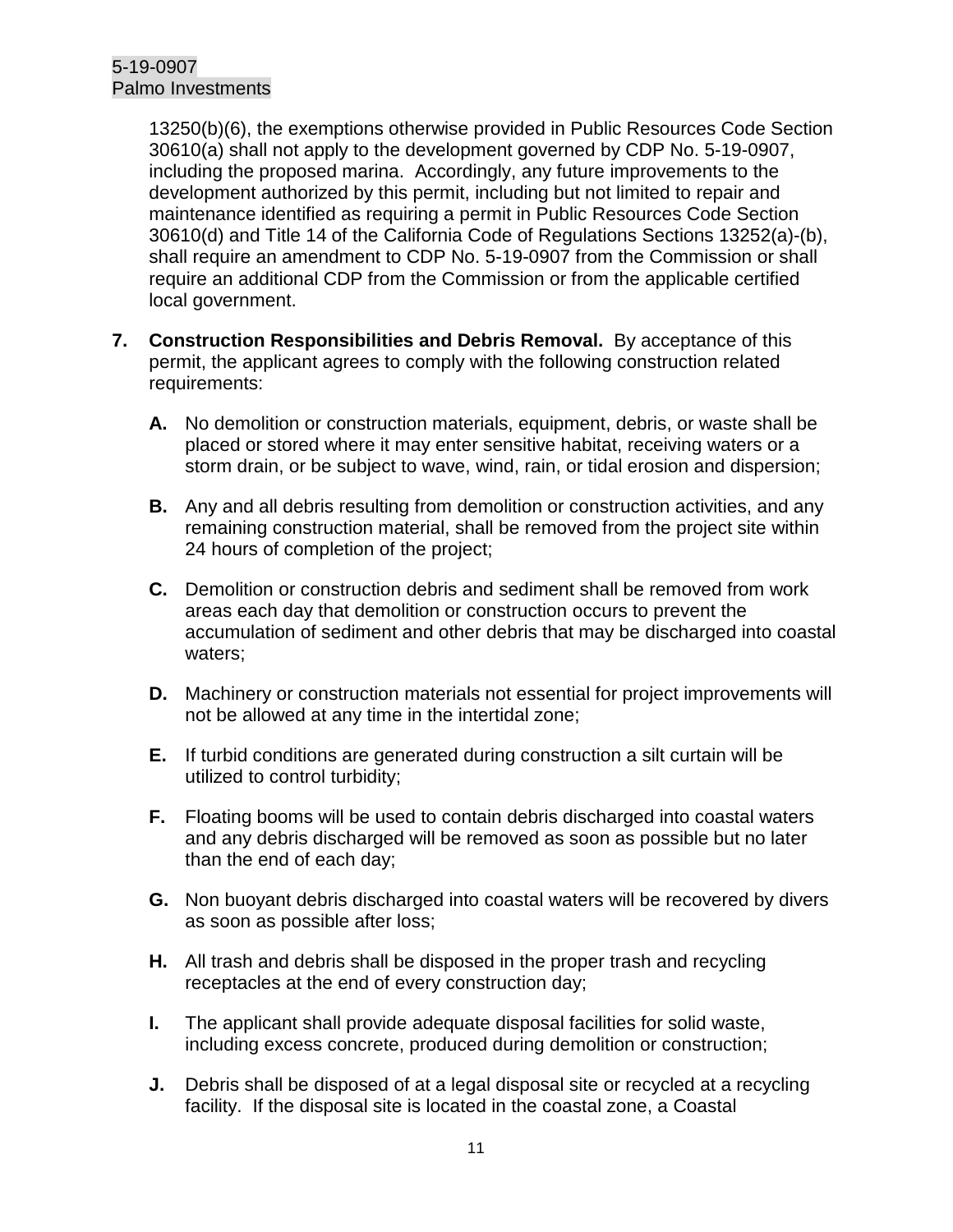Development Permit or an amendment to this permit shall be required before disposal can take place unless the Executive Director determines that no amendment or new permit is legally required;

- **K.** All stock piles and construction materials shall be covered, enclosed on all sides, shall be located as far away as possible from drain inlets and any waterway, and shall not be stored in contact with the soil;
- **L.** Machinery and equipment shall be maintained and washed in confined areas specifically designed to control runoff. Thinners or solvents shall not be discharged into sanitary or storm sewer systems;
- **M.** The discharge of any hazardous materials into any receiving waters shall be prohibited;
- **N.** Spill prevention and control measures shall be implemented to ensure the proper handling and storage of petroleum products and other construction materials. Measures shall include a designated fueling and vehicle maintenance area with appropriate berms and protection to prevent any spillage of gasoline or related petroleum products or contact with runoff. The area shall be located as far away from the receiving waters and storm drain inlets as possible;
- **O.** Best Management Practices (BMPs) and Good Housekeeping Practices (GHPs) designed to prevent spillage and/or runoff of demolition or construction-related materials, and to contain sediment or contaminants associated with demolition or construction activity, shall be implemented prior to the on-set of such activity; and
- **P.** All BMPs shall be maintained in a functional condition throughout the duration of construction activity.
- **8. Best Management Practices (BMPs) Program.** By acceptance of this permit the applicant agrees that the long-term water-borne berthing of boat(s) in the approved dock and/or boat slip will be managed in a manner that protects water quality pursuant to the implementation of the following BMPs.
	- **A.** Boat Cleaning and Maintenance Measures:
		- 1. In-water top-side and bottom-side boat cleaning shall minimize the discharge of soaps, paints, and debris;
		- 2. In-the-water hull scraping or any process that occurs under water that results in the removal of paint from boat hulls shall be prohibited. Only detergents and cleaning components that are designated by the manufacturer as phosphate-free and biodegradable shall be used, and the amounts used minimized; and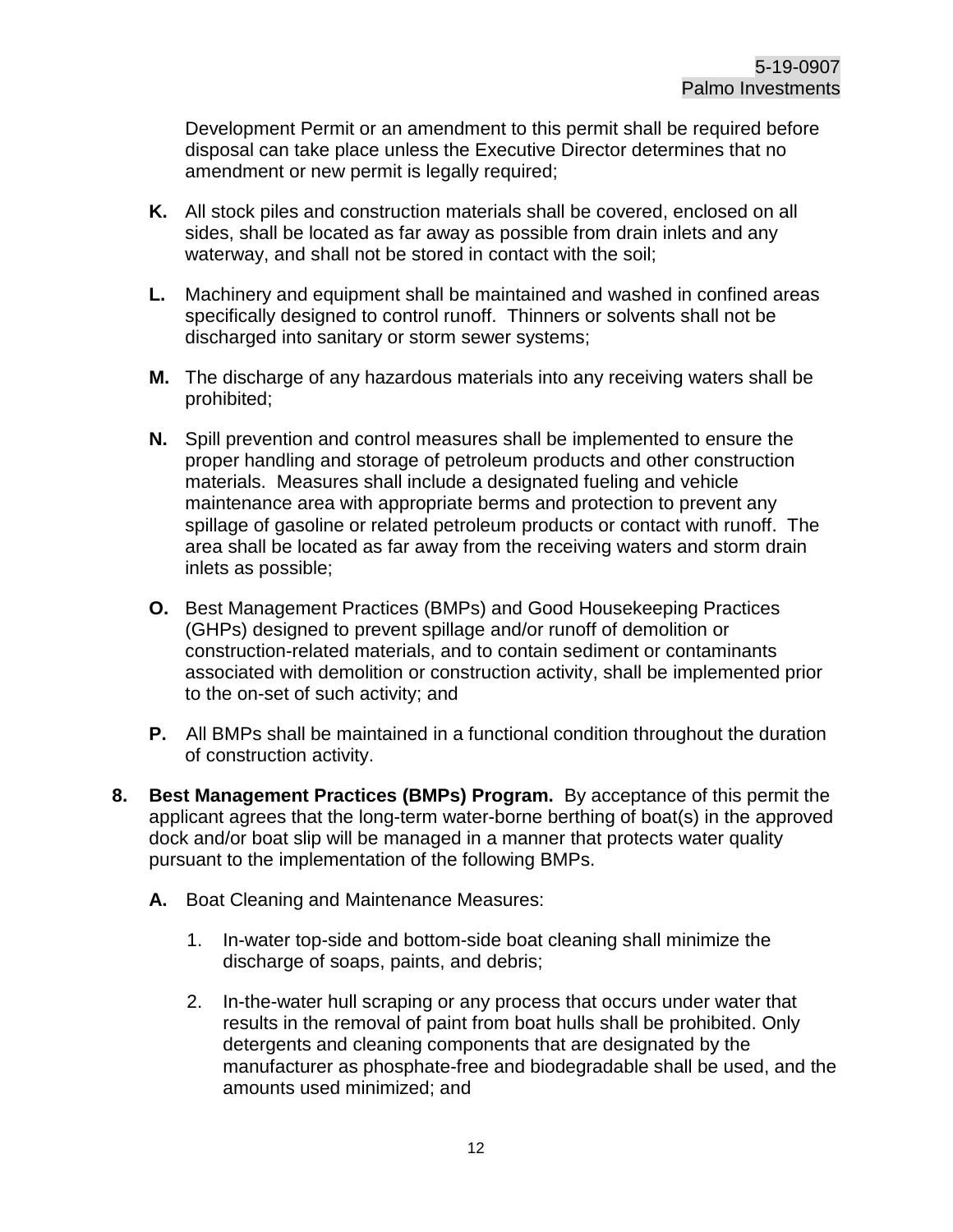- **B.** Solid and Liquid Waste Management Measures:
	- 1. All trash, recyclables, and hazardous wastes or potential water contaminants, including old gasoline or gasoline with water, absorbent materials, oily rags, lead acid batteries, anti-freeze, waste diesel, kerosene and mineral spirits shall not at any time be disposed of in the water or gutter but, rather be disposed of in a manner consistent with state and/or federal regulations.
- **C.** Petroleum Control Management Measures:
	- 1. Boaters will practice preventive engine maintenance and will use oil absorbents in the bilge and under the engine to prevent oil and fuel discharges. Oil absorbent materials shall be examined at least once a year and replaced as necessary. Used oil absorbents are hazardous waste in California. Used oil absorbents must therefore be disposed in accordance with hazardous waste disposal regulations. The boaters shall regularly inspect and maintain engines, seals, gaskets, lines and hoses in order to prevent oil and fuel spills. The use of soaps that can be discharged by bilge pumps is prohibited;
	- 2. If the bilge needs more extensive cleaning (e.g., due to spills of engine fuels, lubricants or other liquid materials), the boaters will use a bilge pump-out facility or steam cleaning services that recover and properly dispose or recycle all contaminated liquids; and
	- 3. Bilge cleaners which contain detergents or emulsifiers will not be used for bilge cleaning since they may be discharged to surface waters by the bilge pumps.
- **9. Resource Agencies.** The permittee shall comply with all requirements, requests and mitigation measures from the California Department of Fish and Wildlife (CDFW), the Regional Water Quality Control Board (RWQCB); the U.S. Army Corps of Engineers (USACE), and the U.S. Fish and Wildlife Service (USFWS) with respect to preservation and protection of water quality and marine environment. Any change in the approved project that may be required by the above-stated agencies shall be submitted to the Executive Director in order to determine if the proposed change shall require a permit amendment pursuant to the requirements of the Coastal Act and the California Code of Regulations.
- **10. Public Rights and Public Trust.** The Coastal Commission's approval of this permit shall not constitute a waiver of any public rights that exist or may exist on the property. The permittee shall not use this permit as evidence of a waiver of any public rights that may exist on the property. If, at a future date, any portion of the development approved by this permit is determined to be located on or over public trust lands, then any development approved by this coastal development permit not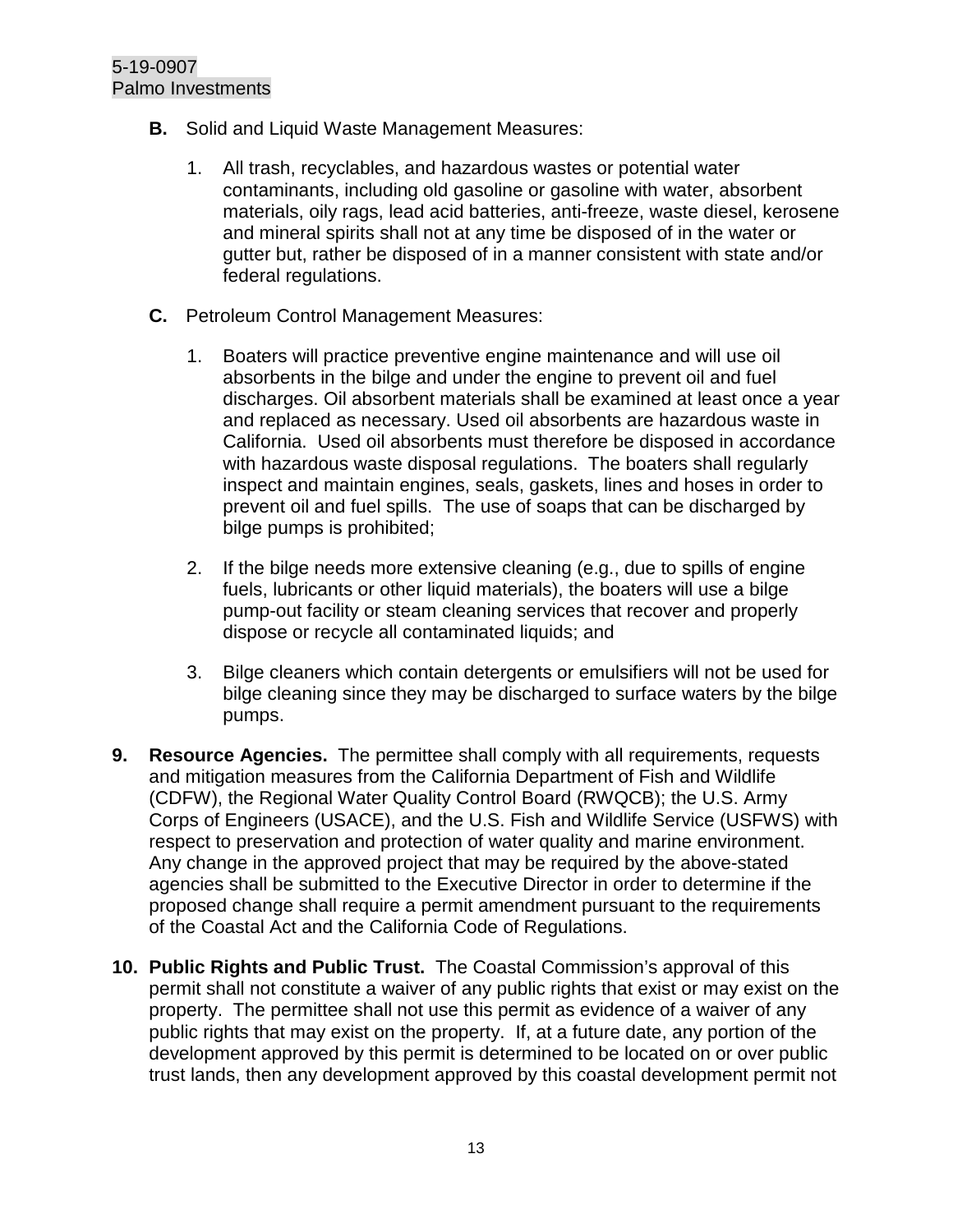compatible with the public trust shall be removed approved by this coastal development permit not compatible with the public trust shall be removed.

# <span id="page-13-0"></span>**IV. FINDINGS AND DECLARATIONS**

# <span id="page-13-1"></span>**A. Project Location, Project Description, Standard of Review and Prior Permits**

## **Project Location**

The subject site is located in the waters of Newport Bay adjacent to 2888 Bayshore Drive in the City of Newport Beach, Orange County (**[Exhibit 1](https://documents.coastal.ca.gov/reports/2020/3/Th12d/Th12d-3-2020-exhibits.pdf)**). It is located adjacent to a non-gated residential community of Bayshore and is a privately-owned commercial marina with 53 total boat slips which are available for lease to the public.

The marina is located on State Tidelands that are administered by the City of Newport Beach pursuant to a Tidelands Grant (City of Newport Beach Tidelands and Submerged Lands in Newport Bay – Statutes of 919, Chapter 494, Page 1011 and Statutes of 1927, Chapter 70, Page 125). The proposed development is located on public tidelands and submerged lands in Newport Harbor that are managed by the County as identified in a "Tidelands Survey for Newport Harbor for the City of Newport Beach" and is within the Coastal Commission's retained permit jurisdiction. Thus, the County would be the local permit issuing authority for development (i.e. a dock system) within the public tidelands area and the permits they issue for such development are entitled "Newport Tidelands Encroachment Permits." The applicant has submitted an application to the County but has not yet obtained a "Newport Tidelands Encroachment Permit." Thus, the Commission imposes **Special Condition No. 1**, which requires the applicant to submit a copy of a letter of permission or approval from the County, or evidence that no permit or permission is required prior to the issuance of the coastal development permit.

# **Project Description**

The applicant states that the marina was constructed in 1970 and has reached the end of its useful life. The proposed project includes demolition of the existing marina and replacement with a new marina, including docks, piles, utilities, pier platform and gangway, which would reduce the number of boat slips from 53 to 50 (**[Exhibit 2](https://documents.coastal.ca.gov/reports/2020/3/Th12d/Th12d-3-2020-exhibits.pdf)**). The applicant is proposing adjustments to the existing boat slip mix to accommodate current boater demands, design standards, and compliance with the Americans with Disability Act (ADA) and the California Division of Boating and Waterways' (CDBW) current code and design standards. The applicant is also proposing the installation of a harbor camel in the waters of Newport Bay approximately 50 feet south of the south end of the marina. The applicant states that this harbor camel will eliminate potential property damage and personal injury to the adjacent property and property owner located at 2782 Bayshore Drive. No work to the existing bulkhead nor any dredging work is proposed. The proposed dock system would extend past the U.S. Pierhead Line similar to the existing docks system, but not any farther into the bay, consistent with the City of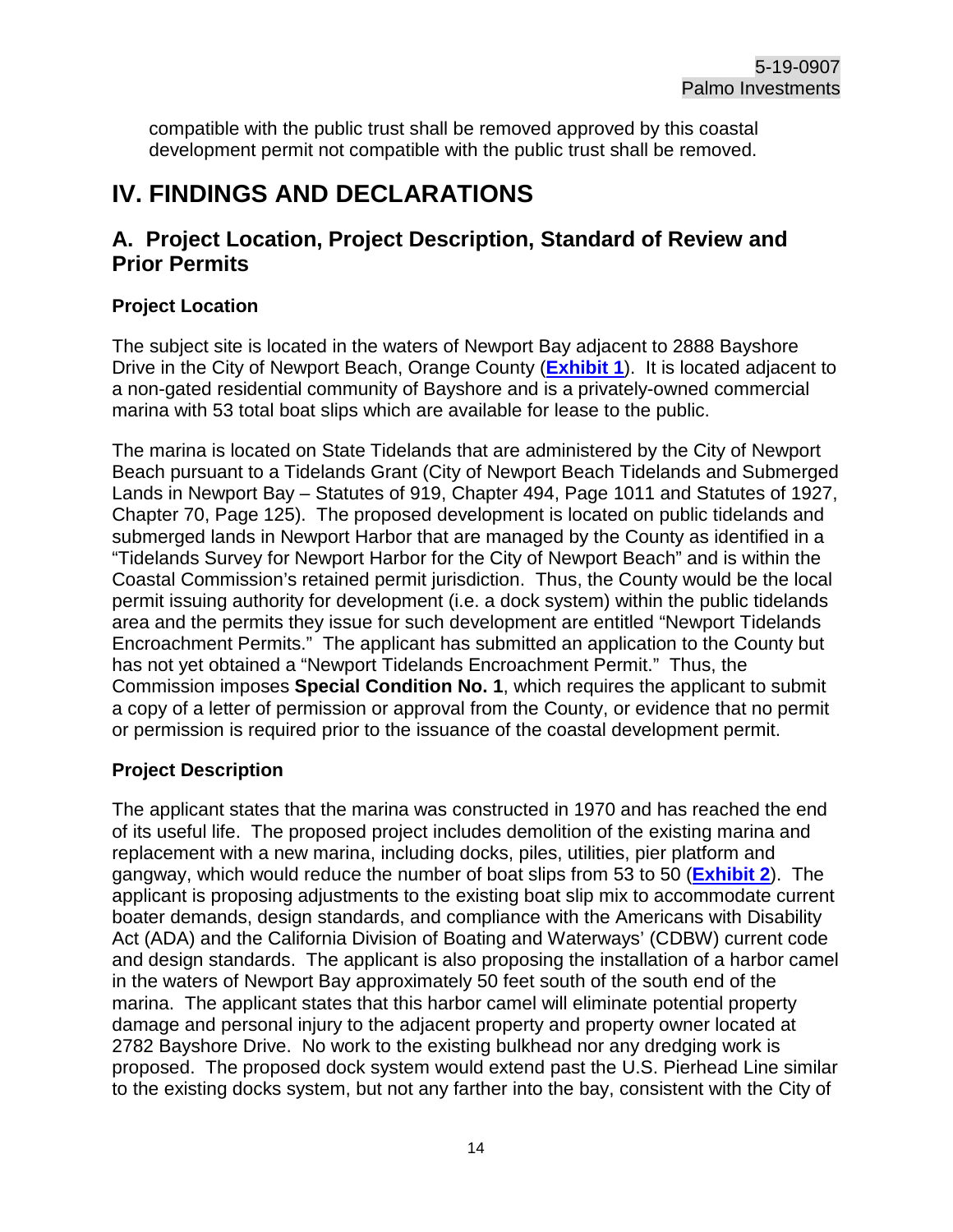Newport Beach Harbor Permit Policy and as approved by the City of Newport Beach City Council. The table below provides more specific information about the proposed boat slip mix:

| Slip Length (Feet) | Number of Existing<br>Slips | % Existing Design | <b>Total Proposed</b><br>Slips | % Proposed<br>Design |
|--------------------|-----------------------------|-------------------|--------------------------------|----------------------|
| $22\,$             | 10                          | 18.87%            | 8                              | 16.00%               |
| $24\,$             | $\mathbf{1}$                | 1.89%             |                                |                      |
| $26\,$             |                             |                   | 14                             | 28.00%               |
| $\overline{30}$    | 11                          | 20.75%            |                                |                      |
| 32                 |                             |                   | $\mathbf{1}$                   | 2.00%                |
| 38                 | $\mathbf{1}$                | 1.89%             |                                |                      |
| 40                 | $\mathbf{1}$                | 1.89%             | 9                              | 18.00%               |
| 42                 | $10\,$                      | 18.87%            | 12                             | 24.00%               |
| 48                 | 18                          | 33.96%            |                                |                      |
| $\overline{50}$    | $\mathbf{1}$                | 1.89%             |                                |                      |
| 54                 |                             |                   | $\mathbf{1}$                   | 2.00%                |
| 62                 |                             |                   | $\overline{5}$                 | 10.00%               |
| <b>Total</b>       | $\overline{53}$             | $100.00\%$        | $\overline{50}$                | 100.00%              |

# **Existing and Proposed Slip Mix**

Of the proposed slips, 44% (16.0% (22-foot) + 28% (26-foot) would remain accessible for boats 26-feet in length or shorter, in comparison with an existing 21% (18.8% (22 foot) + 1.89% (24-foot) under the current design.

The proposed project would include a new 75-foot-long floating harbor camel supported by four 18-inch square concrete piles (**[Exhibit 2, page 2](https://documents.coastal.ca.gov/reports/2020/3/Th12d/Th12d-3-2020-exhibits.pdf)**). The applicant states that the intent of the harbor camel is to establish a physical barrier that is an appurtenance to the proposed marina that will limit or prevent vessels from coming into contact with the vessel side-tied at the dock located at 2782 Bayshore Drive, the owner of which supports the marina design including the harbor camel. Furthermore, the applicant states it would allow smaller vessels to safely navigate to the backside of the herringbone marina design.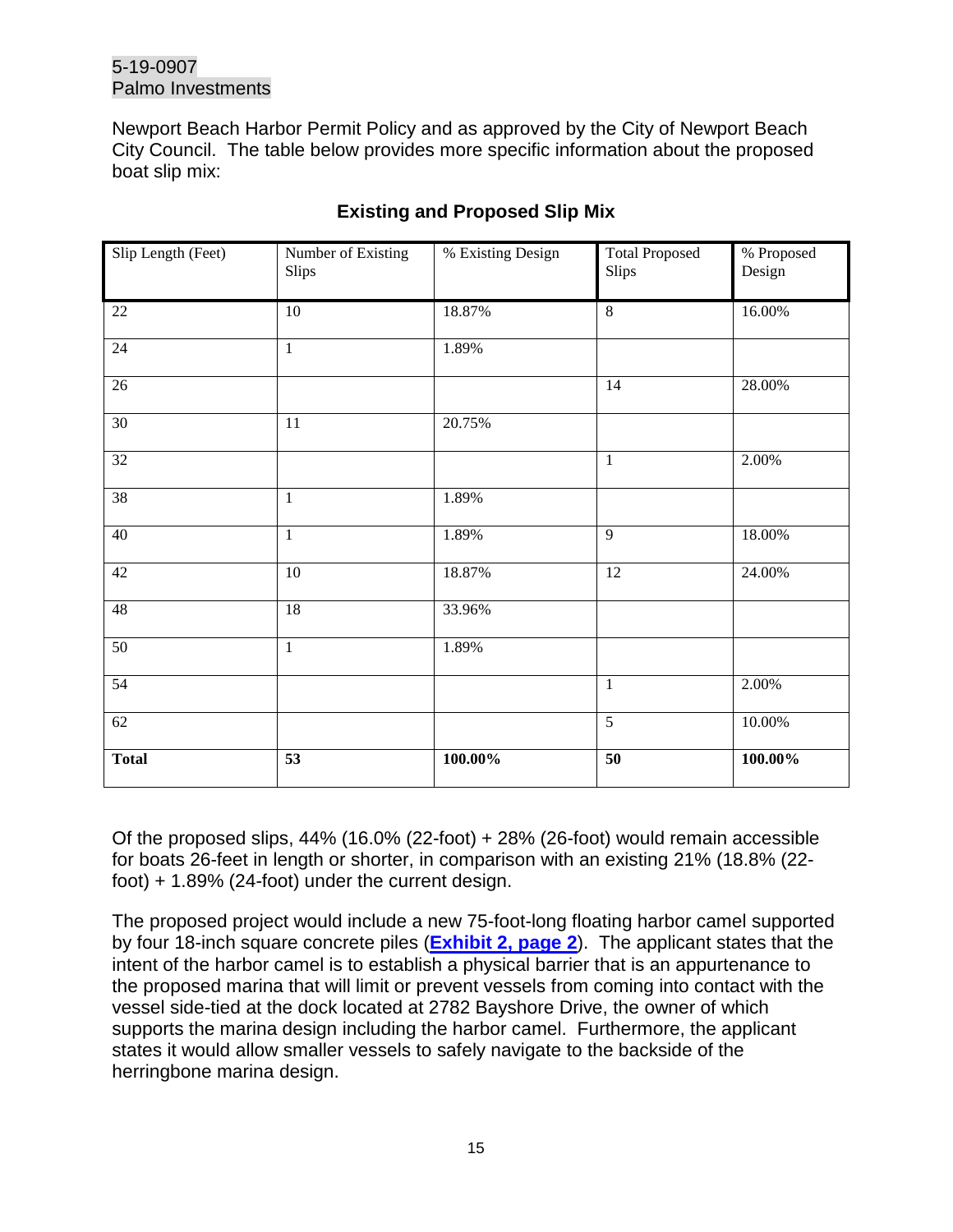The existing pier platform would be replaced with a new fixed pier platform and the top elevation of the new pier would be at the same approximate finished grade elevation of the elevation of the adjacent parking lot. In addition, a new aluminum gangway leading from the new pier platform to the dock system will be constructed.

The proposed dock decking material is comprised of wood or synthetic, framed with wood requiring a chemical preservative treatment to reduce the rate of wood rot and corrosion for materials within the water. The timber members will be treated with Ammoniacal Copper Zinc Arsenate (ACZA), Copper Azole Type C (CA-C), or Alkaline Copper Quaternary (ACQ). These treated sections will not be fully submerged in water and will only have contact with water from occasional water splashing, and the water will then run off the decking or wooden framing.

The proposed marina will result in approximately 1,079 square feet of additional water coverage (12,787 square feet (existing) – 13,866 square feet (proposed) compared to the existing design:

| Component                       | <b>Existing (Square Feet)</b> | Proposed (Square Feet) | Change (Square Feet) |
|---------------------------------|-------------------------------|------------------------|----------------------|
| Dock Shading Area               | 12,217                        | 13,281                 | $+1,064$             |
| Pier and Gangway Over<br>Water  | 570                           | 491                    | -79                  |
| Harbor Camel                    | $\theta$                      | 94                     | $+94$                |
| <b>Total Overwater Coverage</b> | 12,787                        | 13,866                 | $+1,079$             |

## **Existing and Proposed Dock Components Overwater Coverage**

The applicant states that the increased water coverage is largely a result of adhering to the City of Newport Beach Harbor Design Guidelines and Standards regarding dock, slip, and fairway dimensions and the ADA and CDBW current code and design standards. In addition, the applicant states that the proposed marina layout is designed to occupy the minimum surface area necessary to remain consistent with these current standards while also meeting current boater demand.

The applicant states that there are 999 square feet of eelgrass impacts anticipated as a result from direct shading located in the area between the bulkhead and the proposed marina docks. The largest shading would occur where the main walk ("headwalk") is being reconfigured and is proposed to be 8-feet wide (consistent with the City of Newport Beach design guidelines) and moved toward the bulkhead to accommodate longer slips at the northern end of the marina (**[Exhibit 3](https://documents.coastal.ca.gov/reports/2020/3/Th12d/Th12d-3-2020-exhibits.pdf)**). The applicant states that there will be no direct eelgrass impacts from the proposed piles. To offset the proposed shading impacts to eelgrass, the applicant proposes onsite mitigation at two locations within Newport Bay immediately adjacent to the project site at a ratio of 1.38:1 = 1,378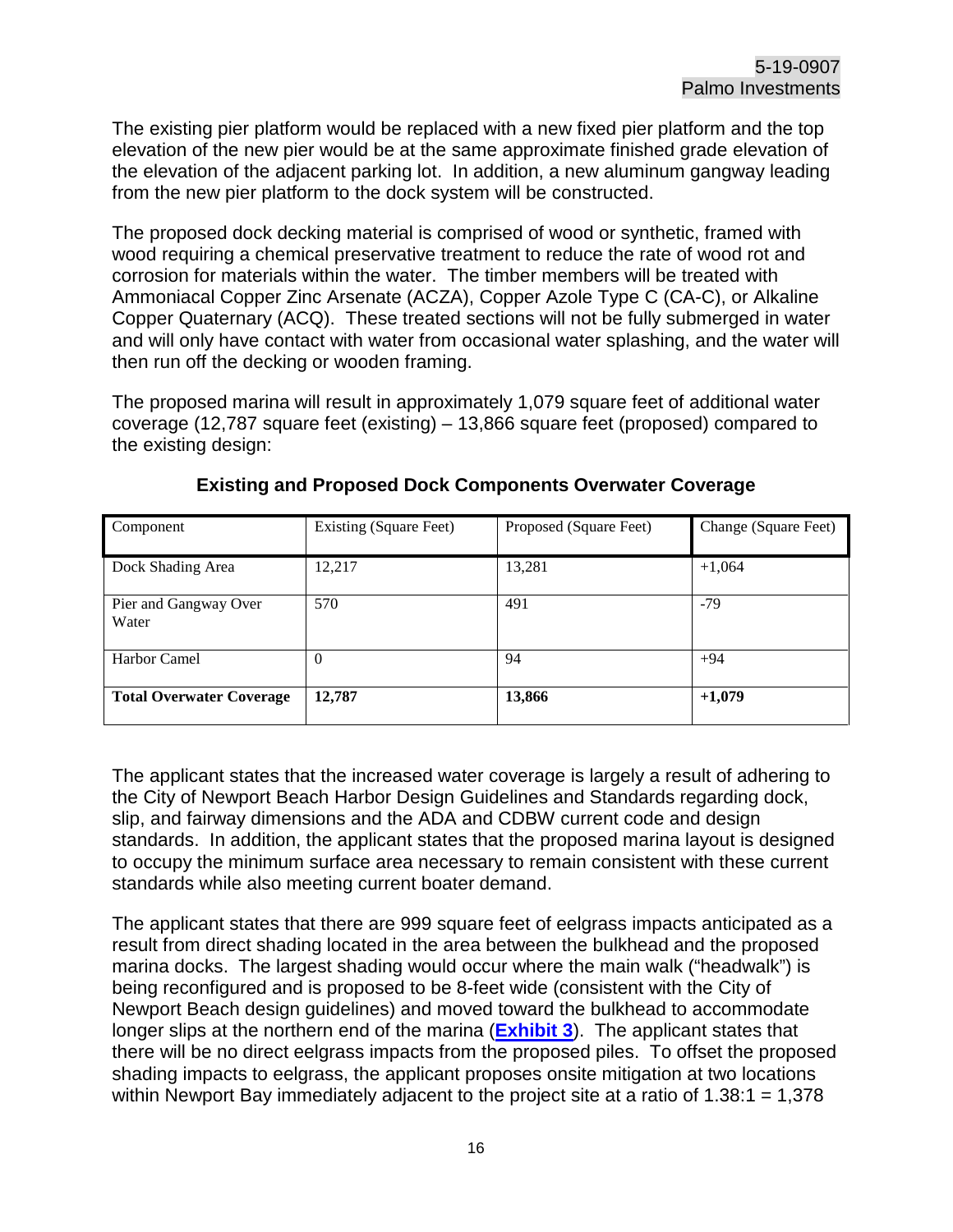square feet (Newport Marina Redevelopment Project Eelgrass Mitigation Plan Prepared by Marine Taxonomic Services, Ltd dated September 9, 2019) (**[Exhibit 3, page 2](https://documents.coastal.ca.gov/reports/2020/3/Th12d/Th12d-3-2020-exhibits.pdf)**).

The proposed project would remove 22 existing piles and install 46 new concrete piles into the waters of Newport Bay. The table below provides more specific information:

| Component     | Existing       | Proposed                   | Change          |
|---------------|----------------|----------------------------|-----------------|
| Pile Quantity | 12 inch: 22    | 18 inch: 2 (pier platform) | $+24$ piles     |
|               |                | 16 inch: 4 (harbor camel)  |                 |
|               |                | 16 inch: 10                |                 |
|               |                | 14 inch: 30                |                 |
|               |                | TOTAL: 46                  |                 |
| Pile Area     | 22 Square Feet | 71 Square Feet             | +49 Square Feet |

## **Existing and Proposed Pile Quantities and Areas**

The proposed project would result in an increase of 22 new piles, including an increase of 49 square feet of fill as a result. The applicant has stated that the number of piles is the minimum amount necessary to support the dock floats and pier platform to meet current harbor design codes, ensure consistency with the ADA and the CDBW requirements, and to safely anchor the dock floats, which are proposed to be reduced from 53 to 50 boat slips.

The proposed configuration of the marina includes 50 boat slips, which would require 38 vehicle parking spaces (based upon Table 21.40-1 "Off-Street Parking Requirements" of Chapter 21.40 "Off-Street Parking" of the Implementation Plan (IP), a component of the City's Certified LCP that requires 0.75 vehicle parking spaces per boat slip. The Commission may use LCP policies as guidance). Sixty-three (63) vehicle parking spaces (53 unassigned regular parking spaces and five (5) tandem parking spaces) are currently provided on site, which exceeds the number of spaces required per the City's IP for the proposed number of slips.

The applicant anticipates that the construction will take approximately four months. The marina parking lot will be used for staging and equipment storage.

## **Standard of Review**

The City of Newport Beach LCP was effectively certified on January 13, 2017. The proposed project takes place beyond the bulkhead located bayward of the high tide and is thus within the Commission's original permit jurisdiction. The standard of review for development within the Commission's original permit jurisdiction is Chapter 3 of the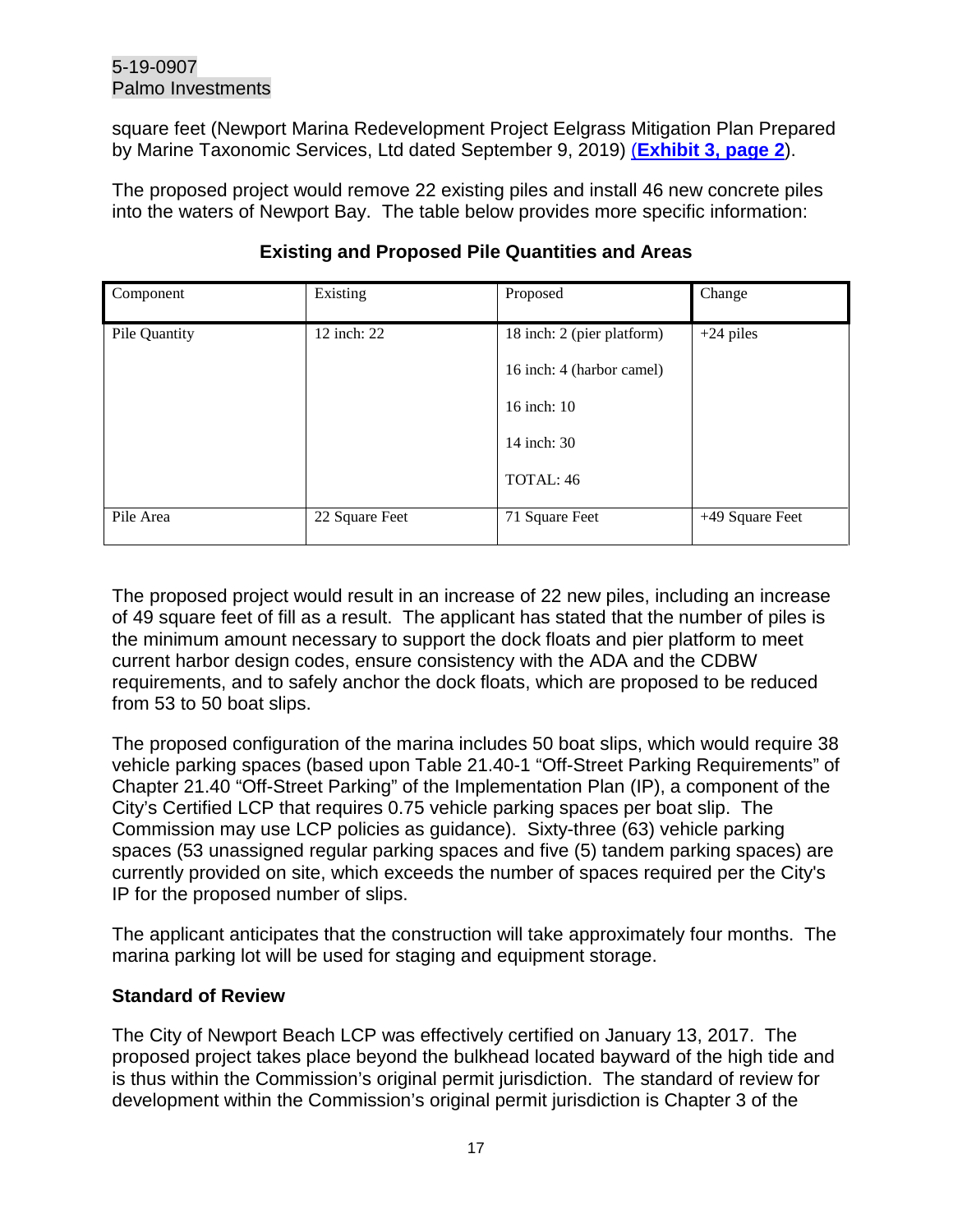Coastal Act, although the City's certified LCP is advisory in nature and may provide guidance.

#### **Prior Permits**

On April 14, 2016, the Commission approved CDP No. 5-15-1521-(Presta) for the replacement of the existing marina with a new 11,430 square-foot marina, including 97 square feet of fill associated with new marina guide piles. Four special conditions were imposed regarding: 1) Construction responsibilities and debris removal; 2) Best Management Practices (BMPs) Program; 3) Eelgrass surveys; and 4) Pre-construction *Caulerpa Taxilfolia* Survey. The CDP was issued on May 5, 2016. However, construction never commenced, and the permit expired on April 14, 2018.

The applicant has also acknowledged that the Newport Beach Harbor Commission approved a different marina replacement plan in 2018 that would significantly reduce water coverage and minimize eelgrass shading impacts compared to the current proposed plan. That is referred to as the "2018 Plan" and is discussed in further detail in the following sections.

# <span id="page-17-0"></span>**B. Marine Resources/Water Quality**

Section 30230 of the Coastal Act, Marine Resources; maintenance, states:

Marine resources shall be maintained, enhanced, and where feasible, restored. Special protection shall be given to areas and species of special biological or economic significance. Uses of the marine environment shall be carried out in a manner that will sustain the biological productivity of coastal waters and that will maintain healthy populations of all species of marine organisms adequate for longterm commercial, recreational, scientific, and educational purposes.

Section 30231 of the Coastal Act, Biological productivity, water quality, states:

The biological productivity and the quality of coastal waters, streams, wetlands, estuaries, and lakes appropriate to maintain optimum populations of marine organisms and for the protection of human health shall be maintained and, where feasible, restored through, among other means, minimizing adverse effects of waste water discharges and entrainment, controlling runoff, preventing depletion of ground water supplies and substantial interference with surface waterflow, encouraging waste water reclamation, maintaining natural vegetation buffer areas that protect riparian habitats, and minimizing alteration of natural streams.

Section 30232 of the Coastal Act, Oil and hazardous substance spills, states:

Protection against the spillage of crude oil, gas, petroleum products, or hazardous substances shall be provided in relation to any development or transportation of such materials. Effective containment and cleanup facilities and procedures shall be provided for accidental spills that do occur.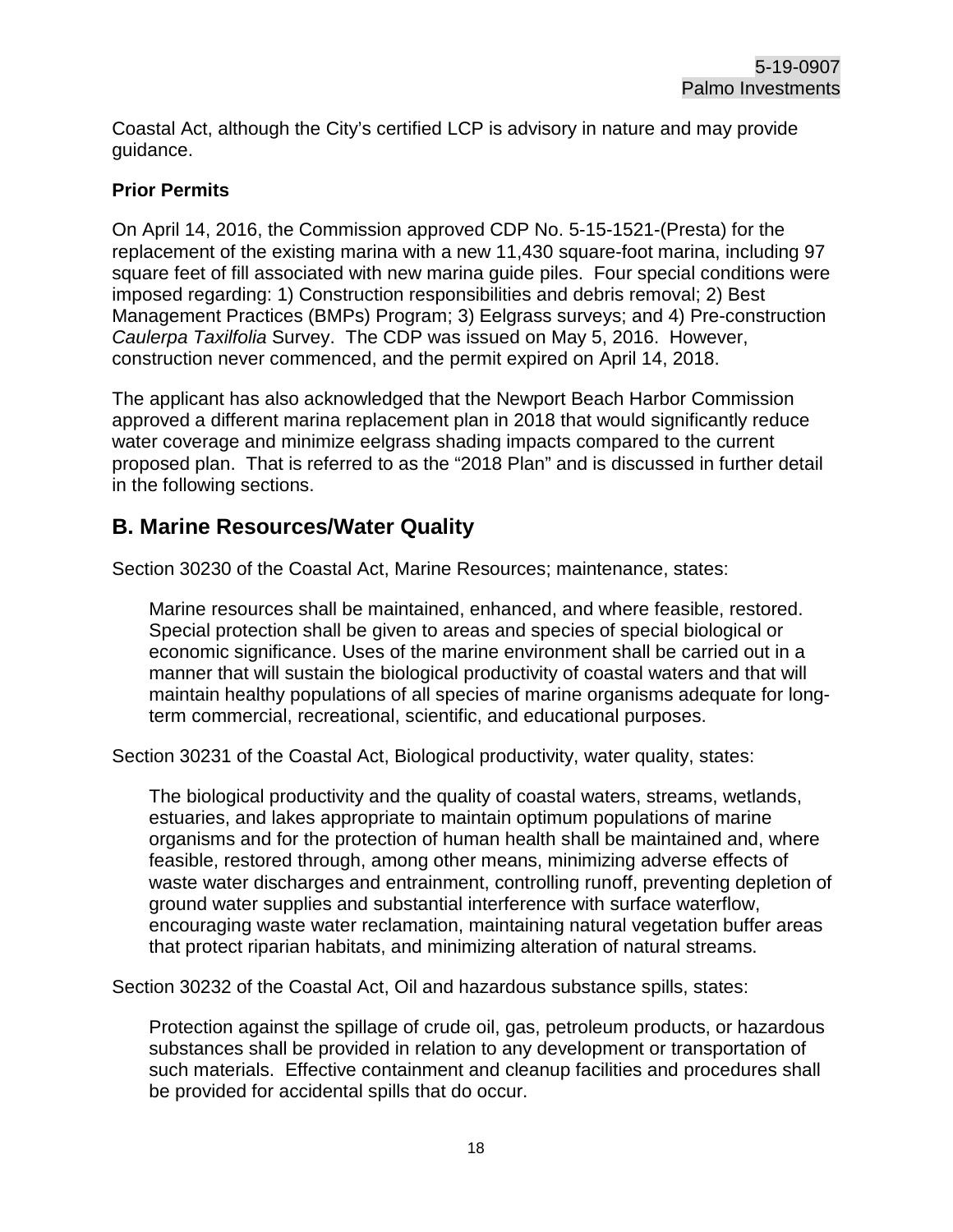Section 30233 of the Coastal Act states in part:

(a) The diking, filling, or dredging of open coastal waters, wetlands, estuaries, and lakes shall be permitted in accordance with other applicable provisions of this division, where there is no feasible less environmentally damaging alternative, and where feasible mitigation measures have been provided to minimize adverse environmental effects, and shall be limited to the following:

…

(2) Maintaining existing, or restoring previously dredged, depths in existing navigational channels, turning basins, vessel berthing and mooring areas, and boat launch areas.

(3) In open coastal waters, other than wetlands, including streams, estuaries, and lakes, new or expanded boating facilities and the placement of structural pilings for public recreational piers that provide public access and recreational opportunities.

…

(6) Restoration purposes.

Section 30250 of the Coastal Act states in part:

(a)New residential, commerical…development…shall be located…where it will not have significant adverse effects, either individually or cumulatively, on coastal resources….

Coastal Land Use Plan, Eelgrass Meadows, Policy 4.1.4-4 states,

Provide for the protection of eelgrass meadows and mitigation of impacts to eelgrass meadows in a comprehensive harbor area management plan for Newport Bay.

Coastal Land Use Plan, Eelgrass Meadows, Policy 4.1.4-5 states,

Where applicable require eelgrass and Caulerpa taxifolia surveys to be conducted as a condition of City approval for projects in Newport Bay in accordance with operative protocols of the Southern California Eelgrass Mitigation Policy and Caulerpa taxifolia Survey protocols.

Coastal Land Use Plan, Dredging, Diking and Filling, Policy 4.2.3-1 states,

Permit the diking, filling, or dredging of open coastal waters, wetlands, estuaries, and lakes in accordance with other applicable provisions of the LCP, where there is no feasible less environmentally damaging alternative, and where feasible mitigation measures have been provided to minimize adverse environmental effects and limited to the following: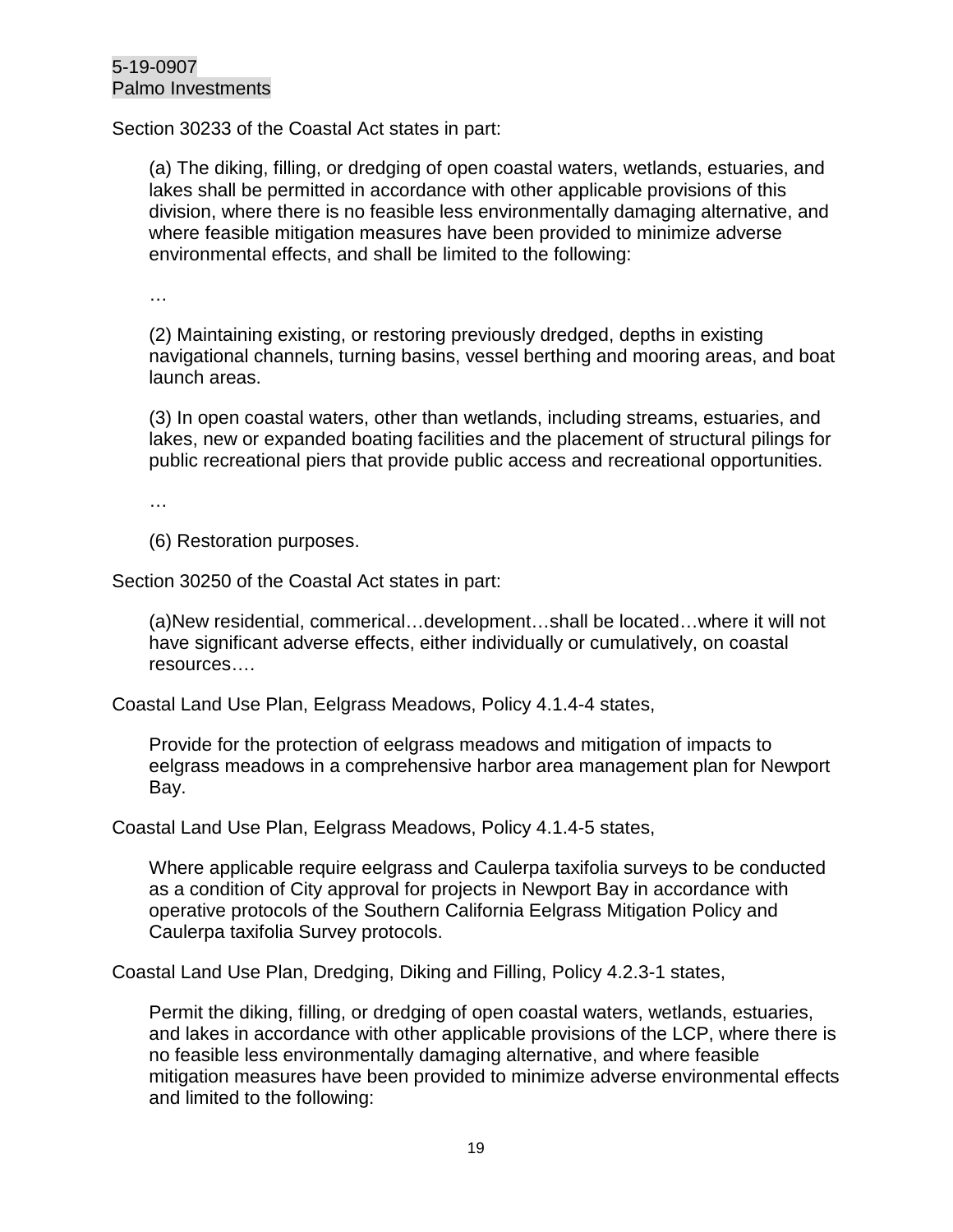- A. Construction or expansion of port/marine facilities.
- B. Construction or expansion of coastal-dependent industrial facilities, including commercial fishing facilities, and commercial ferry facilities.
- C. In open coastal waters, other than wetlands, including estuaries and streams, new or expanded boating facilities, including slips, access ramps, piers, marinas, recreational boating, launching ramps, and pleasure ferries, and the placement of structural pilings for public recreational piers that provide public access and recreational opportunities.
- D. Maintenance of existing and restoration of previously dredged depths in navigational channels, turning basins, vessel berthing, anchorage, and mooring areas, and boat launching ramps. The most recently updated U.S. Army Corps of Engineers maps shall be used to establish existing Newport Bay depths.
- E. Incidental public service purposes which temporarily impact the resources of the area, such as burying cables and pipes, inspection of piers, and maintenance of existing intake and outfall lines.
- F. Sand extraction for restoring beaches, except in environmentally sensitive areas.
- G. Restoration purposes.
- H. Nature study, aquaculture, or similar resource-dependent activities.
- I. In the Upper Newport Bay Marine Park, permit dredging, diking, or filling only for the purposes of wetland restoration, nature study, or to enhance the habitat values of environmentally sensitive areas.

Coastal Land Use Plan, Dredging, Diking and Filling, Policy 4.2.3-2 states,

Continue to permit recreational docks and piers as an allowable use within intertidal areas in Newport Harbor.

Coastal Land Use Plan, Dredging, Eelgrass Protection and Restoration, Policy 4.2.5-1 states,

Avoid impacts to eelgrass (Zostera marina) to the greatest extent possible. Mitigate losses of eelgrass at a 1.2 to 1 mitigation ratio and in accordance with the Southern California Eelgrass Mitigation Policy. Encourage the restoration of eelgrass throughout Newport Harbor where feasible.

Coastal Land Use Plan, TMDLs, Policy 4.3.1-8 states,

Protection against the spillage of crude oil, gas, petroleum products, or hazardous substances shall be provided in relation to any development or transportation of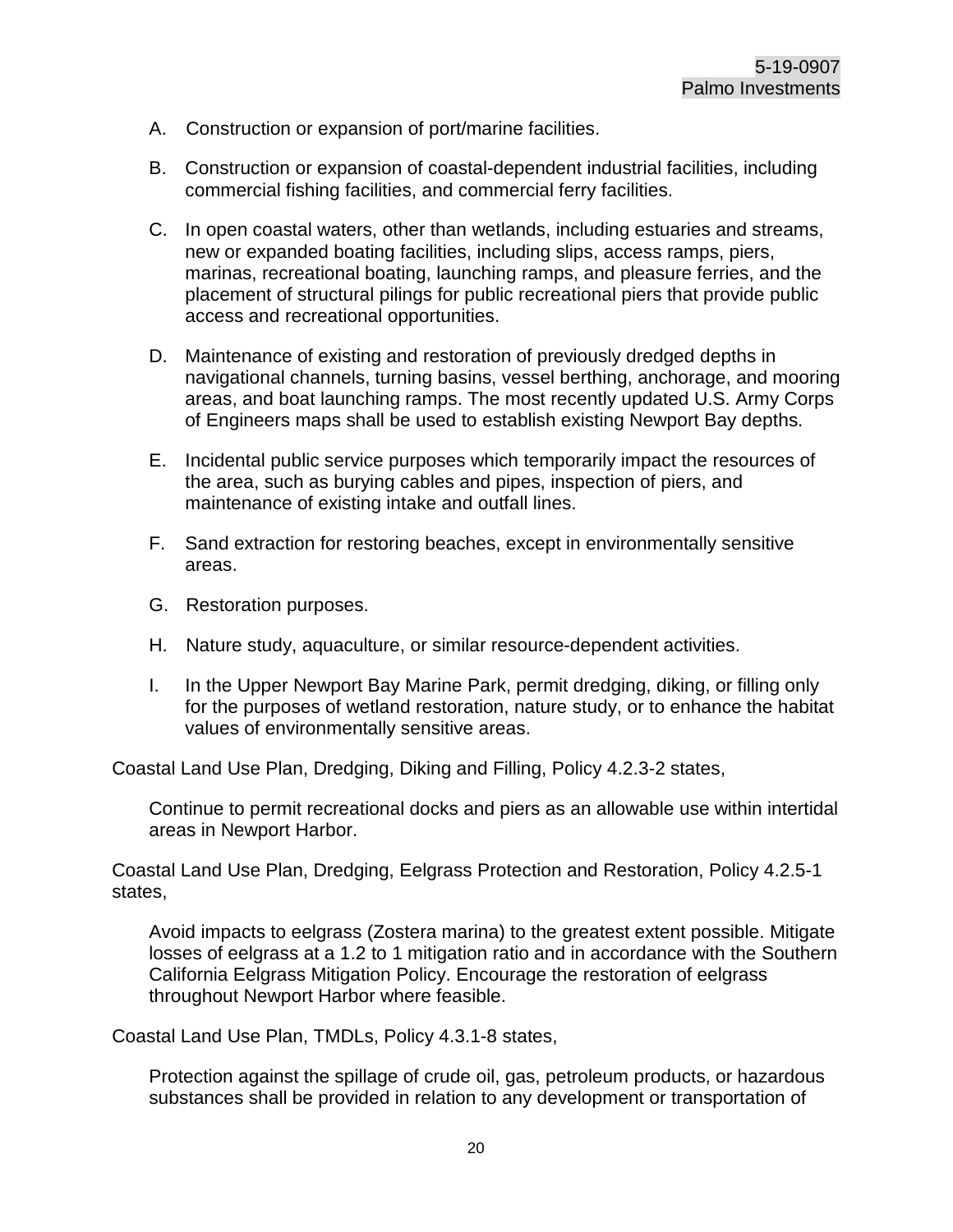such materials. Effective containment and cleanup facilities and procedures shall be provided for accidental spills that do occur.

Coastal Land Use Plan, NPDES, Policy 4.3.2-1 states,

Promote pollution prevention and elimination methods that minimize the introduction of pollutants into coastal waters, as well as the generation and impacts of dry weather and polluted runoff.

Coastal Land Use Plan, NPDES, Policy 4.3.2-6 states,

Implement and improve upon best management practices (BMPs) for residences, businesses, new development and significant redevelopment, and City operations.

Coastal Land Use Plan, NPDES, Policy 4.3.2-7 states,

Incorporate BMPs into the project design in the following progression:

Site Design BMPs.

Source Control BMPs.

Treatment Control BMPs.

Include site design and source control BMPs in all developments. When the combination of site design and source control BMPs are not sufficient to protect water quality as required by the LCP or Coastal Act, structural treatment BMPs will be implemented along with site design and source control measures.

Coastal Land Use Plan, NPDES, Policy 4.3.2-22 states,

Require beachfront and waterfront development to incorporate BMPs designed to prevent or minimize polluted runoff to beach and coastal waters.

#### **Marine Resources/Biological Productivity**

The biological productivity of coastal waters is highly dependent on sunlight for photosynthesis by lower order green algae, phytoplankton, and diatoms that form the basis of the marine food chain. In addition to reduced sunlight and decreases in the biological productivity of coastal waters, increased coverage of coastal waters is a significant concern since it also impedes avian foraging activities. Larger dock structures decrease foraging habitat for sight foraging marine birds, such as the State and federally listed California brown pelican found throughout Newport Harbor. Although the coverage of bay surface area habitat associated with any one project may not seem significant, the cumulative effect of allowing unnecessarily large dock structures and resulting increases in water coverage throughout Newport Harbor could be significant. It should be noted that there are hundreds of private residential docks in Newport Harbor. If each were permitted to increase the amount of fill and water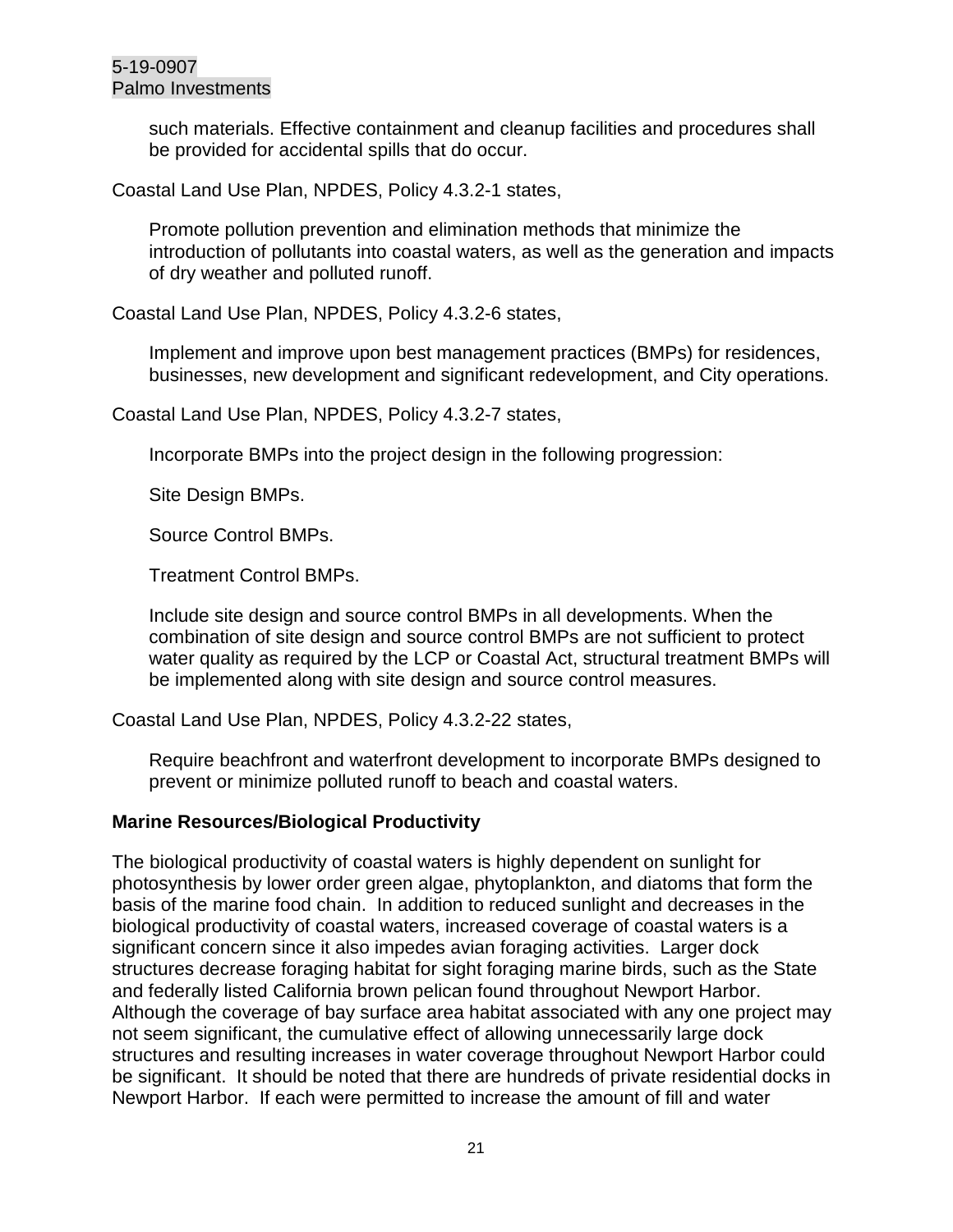coverage beyond that which is consistent with the Coastal Act, the cumulative effect would be a significant loss of coastal waters and soft bottom habitat.

Eelgrass (Zostera marina) can be adversely affected by increased water coverage. Eelgrass is a marine flowering plant that grows in soft sediments within coastal bays and estuaries. Eelgrass canopies consist of shoots and leaves approximately 1 to 3 feet long that typically attract marine invertebrates and fish species. Under normal circumstances, a diverse community of benthic organisms (e.g. clams, crabs, and worms) live within the soft sediments that cover eelgrass root and rhizome mass systems. Eelgrass beds also function as a nursery for many juvenile fishes – including species of commercial and/or sporting value such as California halibut and corbina. Eelgrass beds are also important foraging areas for piscivorous seabirds that seek baitfish attracted to eelgrass cover. Eelgrass is also an important ecological contributor to the detrital (decaying organic material) food web of bays and estuaries as the decaying plant material is consumed by many benthic invertebrates and converted to primary nutrients by bacteria.

#### **Eelgrass (Zostera Marina) and Shading Impacts**

The proposed project would result in shading impacts to approximately 999 square feet of eelgrass located underneath the proposed headwalk **[\(Exhibit 3\)](https://documents.coastal.ca.gov/reports/2020/3/Th12d/Th12d-3-2020-exhibits.pdf)**. Increased water coverage in this area would likely impact the biological productivity of the area, such as reducing photosynthesis, impacting the growth of eelgrass by reducing the amount of sunlight, and reducing water area for avian foraging opportunities.

The City of Newport Beach Harbor Resources Division has developed Harbor Design Criteria Guidelines and Standards, though not certified by the Coastal Commission, that provide criteria for designing dock systems in a way that minimizes water coverage while providing for a usable dock. While the proposed project is consistent with Harbor Design Criteria Guidelines and Standards, the project still results in an increase of 1,079 square feet of water coverage, and shading impacts to approximately 999 square feet of eelgrass.

Commission staff has asked the applicant to provide project alternatives, including a revised project design, that would further minimize or avoid impacts to eelgrass, but the applicant is intent on the proposed design. In order to mitigate the adverse impacts to eelgrass, the applicant has submitted an eelgrass mitigation plan: Newport Marina Redevelopment Project Eelgrass Mitigation Plan (Prepared by Marine Taxonomic Services, Ltd dated September 9, 2019). The plan proposes onsite mitigation at two locations immediately adjacent to the proposed project site for the shading impacts of 999 square feet of eelgrass at a ratio of 1.38:1 = 1,378 square feet **[\(Exhibit 3, page 2\)](https://documents.coastal.ca.gov/reports/2020/3/Th12d/Th12d-3-2020-exhibits.pdf)**. There are potential difficulties with this plan though since the northern location of proposed mitigation has an outfall pipe located near it and this area has historically been dredged and thus successful mitigation at this location may be in question. The Coastal Act has policies that require that impacts be avoided if possible (similar priorities are expressed in the City's certified LCP and in the California Eelgrass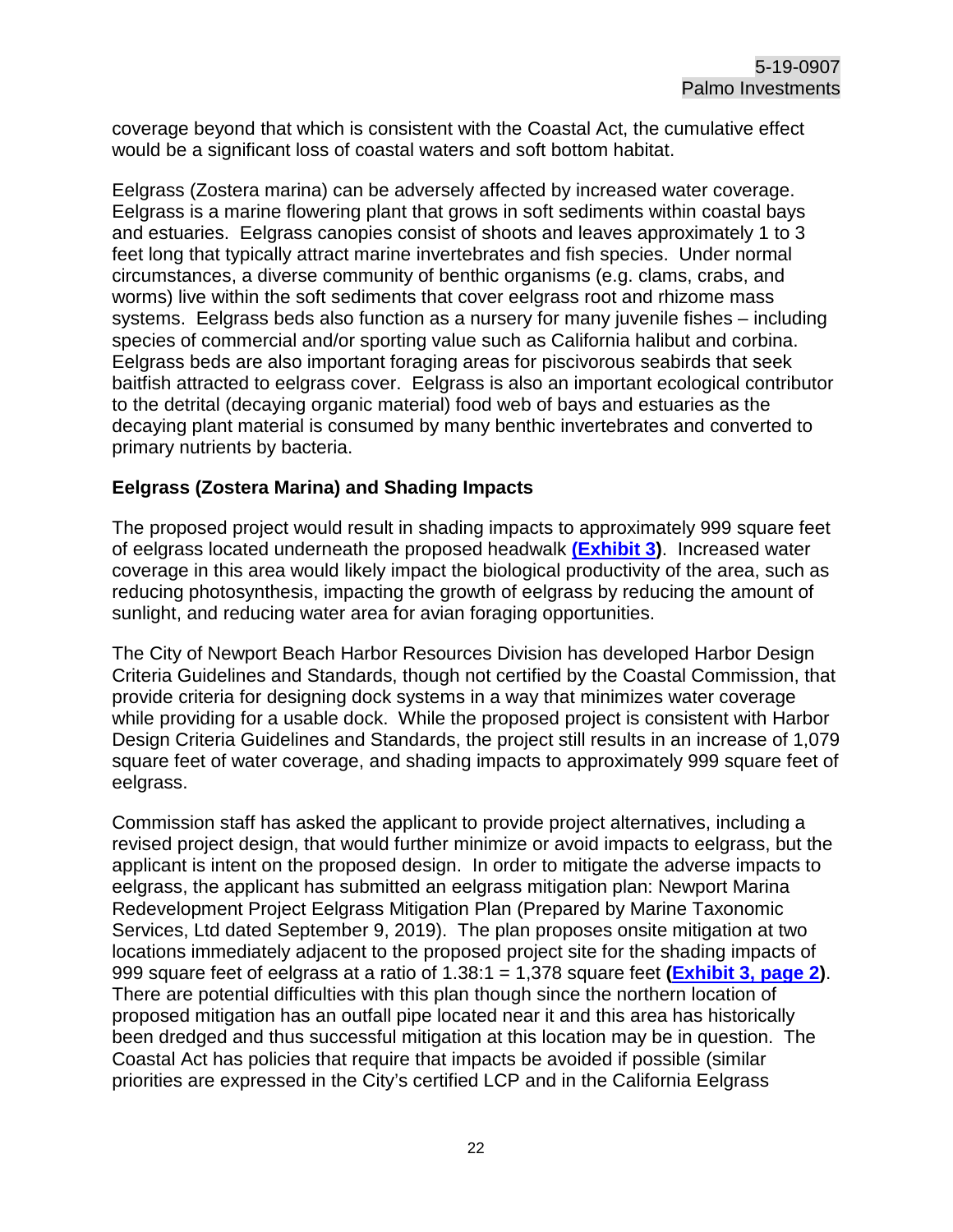Mitigation Policy). Thus, alternative designs that avoid or reduce impacts must be considered.

The applicant considered a revision to the proposed plan that would shift the marina further to the north, and determined it was infeasible due to shallow water depths closer to the Pacific Coast Highway Bridge. Additionally, that alternative would be outside the applicant's leased Tidelands boundary. This option would have increased the ease of access to the back side of the marina at the south, and potentially would avoid the request for a camel pile to divide the south side of the marina from the adjacent property lease area. It would also, however, reduce the overall number of slips available to the public and would not justify the replacement costs of the existing marina.

The applicant has also acknowledged that a 2018 Plan would significantly reduce water coverage and minimize eelgrass shading impacts This plan would shift the marina approximately 50 feet south and introduce a new north entrance for smaller vessels to the docks on the back side of the marina and adjacent to the seawall. The applicant states that this design would also address the concerns arising from damage due to vessel contact to the adjacent property and property owner located at 2782 Bayshore Drive. However, adjacent property owners appealed that plan to the Newport Beach City Council because of the proposed marina's proximity to the adjacent property owner at 2782 Bayshore Drive, and private view impacts to that and other nearby residences. The City Council stayed the Harbor Commission's approval of the 2018 Plan pending the review of the current proposed plan by the Coastal Commission.

The 2018 Plan would add only 157 square feet of water coverage, significantly less than the proposed 1,079 square feet of additional water coverage **[\(Exhibit 4](https://documents.coastal.ca.gov/reports/2020/3/Th12d/Th12d-3-2020-exhibits.pdf)**). The applicant has provided an updated overlay map which indicates that approximately 59 square feet of eelgrass would be shaded if the marina were constructed consistent with the 2018 Plan, (**[Exhibit 5](https://documents.coastal.ca.gov/reports/2020/3/Th12d/Th12d-3-2020-exhibits.pdf)**) as opposed to 999 square feet with the applicant's proposal. In sum, there are four alternatives to the proposed project. First, the "no project" alternative, which is to maintain the existing marina. This alternative is not feasible because it has reached the end of its useful life). Second, replacing the existing marina in exactly the same footprint, which is not feasible because the Harbor Design Guidelines and CDBW current code and design standards require wider walkways and more piles. Third, moving the marina north, but this alternative is not feasible because of water depths and extension outside the applicant's leased boundary and it is economically infeasible because it reduces the number of slips available for lease to the public. Fourth, the 2018 Plan, which provides the same number of slips as the proposed project but involves only 157 square feet of additional water coverage and only 59 square feet of eelgrass would be shaded. Therefore, this alternative is the least environmentally damaging feasible alternative.

If the proposed project were revised to be consistent with the 2018 Plan, the adverse impacts to biological productivity of coastal waters resulting from increased water coverage, increased shading of soft bottom habitat, habitat displacement, decreases in foraging habitat for sight foraging marine birds, and shading impacts to eelgrass would be minimized. While the 2018 Plan will result in water coverage, it is minimal and would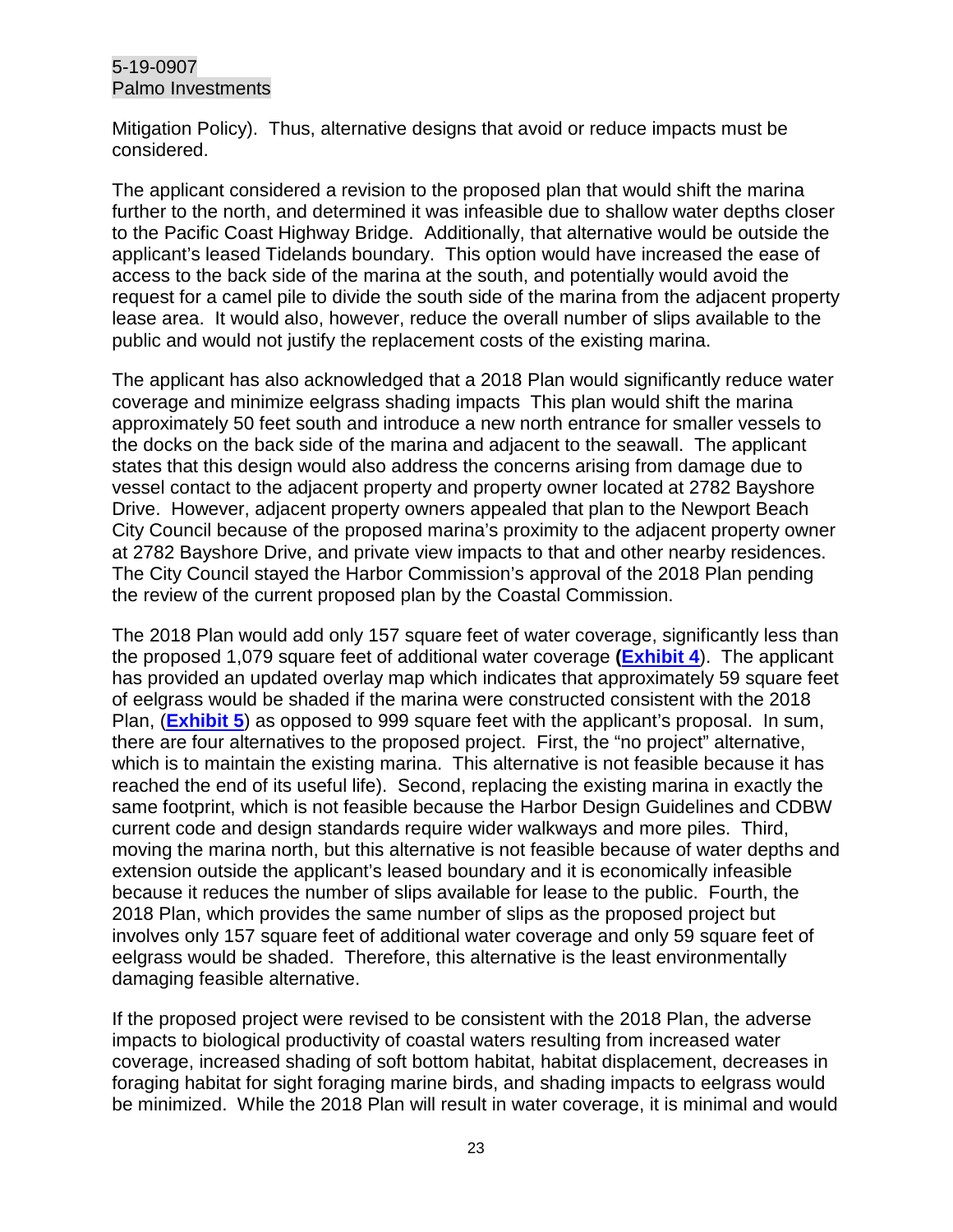not result in eelgrass impacts and therefore it would not contribute significantly to cumulative adverse impacts from dock shading in Newport Harbor. Therefore, the Commission imposes **Special Condition No. 2**, which requires the applicant to submit revised marina plans that adhere to the 2018 Plan.

The Commission also imposes **Special Condition No. 3**, which requires a new eelgrass survey and identifies the procedures necessary to be completed prior to beginning construction, in case the new survey expires prior to commencement of construction. The surveys that determined that eelgrass was located at the project site took place on July 25, 2018, December 14, 2018 and September 9, 2019; however, eelgrass surveys completed during the active growth phase of eelgrass (March through October) are valid for only 60 days. Surveys completed between August and October are only valid until the resumption of active growth (i.e. March 1). The existing eelgrass surveys are no longer valid and thus a new survey is required for project approval.

As a result of **Special Condition No. 2**, the eelgrass mitigation plan will need to be revised to mitigate 59 square feet of eelgrass shading impacts at a ratio of 1.38:1. Therefore, the Commission imposes **Special Condition No. 4**, which requires the applicant to submit a revised Eelgrass Mitigation Plan based on eelgrass conditions identified at the time of construction, consistent with the California Eelgrass Mitigation Policy. The plan shall be prepared in consultation with the CDFW and NMFS.

#### **Caulerpa Taxifolia**

In 1999, a non-native and invasive aquatic plant species, Caulerpa Taxifolia, was discovered in parts of Huntington Harbor. Caulerpa Taxifolia is a type of seaweed which has been identified as a threat to California's coastal marine environment because it has the ability to displace native aquatic plant species and habitats, including eelgrass. Caulerpa Taxifolia is known to grow on rock, sand, or mud substrates in both shallow and deep-water areas. Information available from NMFS indicates that Caulerpa Taxifolia can grow in large monotypic stands within which no native aquatic plant species can co-exist. Native seaweeds, seagrasses, and kelp forests can be displaced, which can adversely impact marine biodiversity, causing attendant impacts upon fishing, recreational diving, and tourism.

The applicant has indicated that a pre-construction Caulerpa Taxifolia survey was completed in conjunction with the Eelgrass Survey Prepared by Marine Taxonomic Services, Ltd dated July 25, 2018, as required by the City of Newport Beach Harbor Resources Division. None was found in the proposed project area. However, Caulerpa Taxifolia surveys are only valid for 90 days. Thus, pursuant to **Special Condition No. 5,** an up-to-date Caulerpa Taxifolia survey must be conducted prior to commencement of the project. If Caulerpa Taxilfolia is present in the project area, no work may commence and the applicant shall seek an amendment or a new permit to address impacts related to the presence of the Caulerpa Taxilfolia, unless the Executive Director determines that no amendment or new permit is legally required. As conditioned for eelgrass and Caulerpa Taxifolia surveys, impacts to biological resources will be minimized. In order to protect these resources and additional biological resources from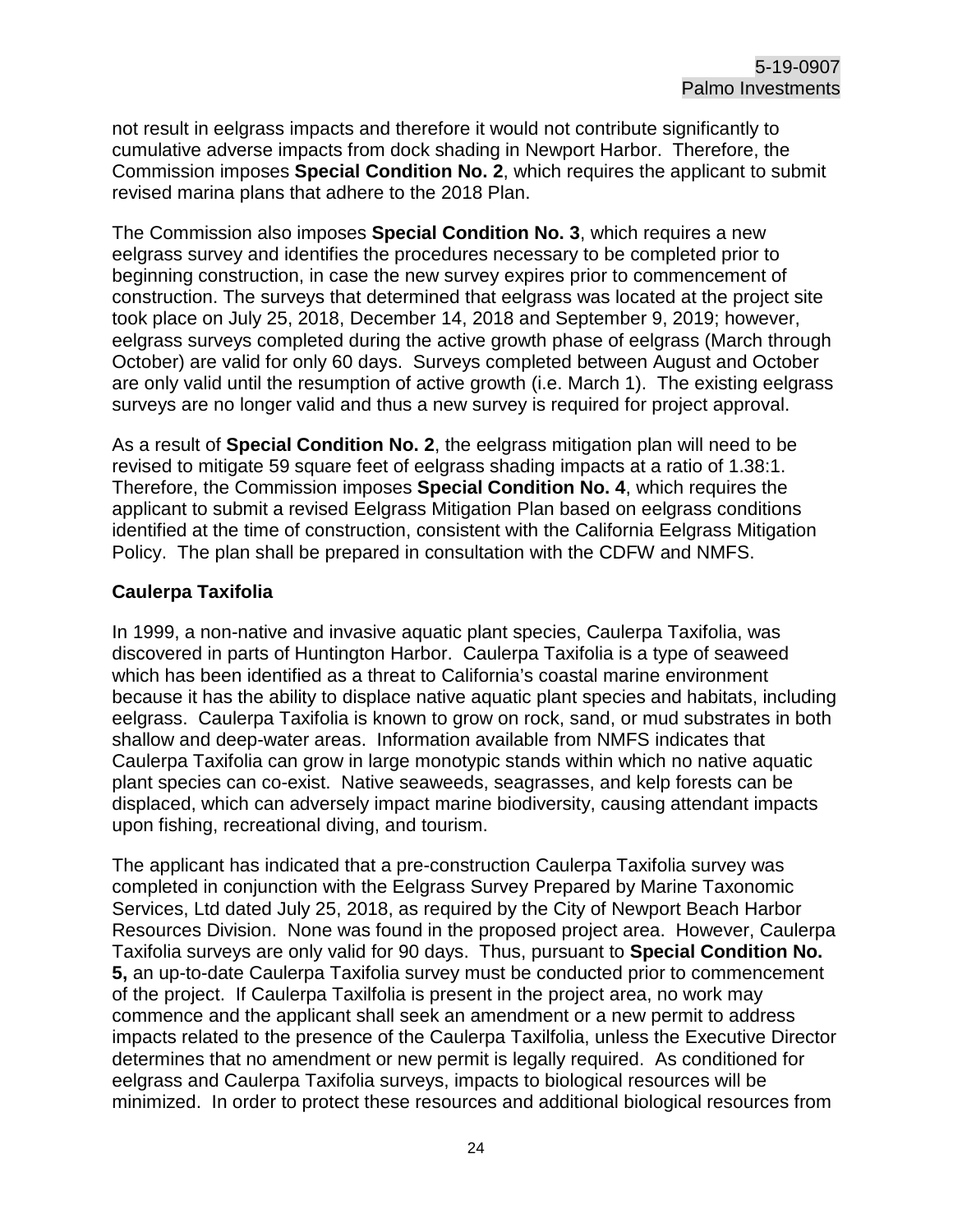potential future impacts, **Special Condition No. 6** requires that the applicant must obtain a permit amendment or a new permit for any future repair or maintenance of the proposed marina system.

#### **Construction and Post-Construction Impacts**

The proposed work will occur on coastal waters. The storage or placement of construction material, debris, or waste in a location where it could be discharged into coastal waters would result in adverse impacts on the marine environment. The applicant is proposing Best Management Practices (BMPs) for reducing or eliminating construction-related impacts to water quality during construction, such as netting, sandbags, tarps, or other forms of barriers to be placed around staging areas to prevent debris from entering the water, and floating booms to be maintained around the project site to capture floating debris. The Commission imposes **Special Condition No. 7**, which requires appropriate storage and handling of construction equipment and materials to minimize the potential for pollutants to enter coastal waters. To reduce the potential for post-construction impacts to water quality, **Special Condition No. 8** requires the continued use and maintenance of post-construction BMPs.

The applicant has indicated that it has a pending permit (Clean Water Act Section 401 Water Quality Standards Certification) under review from the RWQCB. The applicant has also applied for a permit from the USACE, which is pending until coastal development permit approval. To ensure that the proposed project adheres to the requirements from other resource agencies, and to account for changes to other resource agency permits that may be necessary given the design alternative required by the Commission, **Special Condition No. 9** requires the applicant to comply with all requirements, requests and mitigation measures from the CDFW, the RWQCB, the USACE, and the USFWS with respect to preservation and protection of water quality and marine environment.

The applicant has stated that the decks of the dock floats will be constructed out of synthetic material. The structural members will be composed of wood and will require a chemical preservative treatment to limit the rate of rot and corrosion. Following treatment and prior to installation, the treated structural timber members will be sealed with commercial grade water repellant. The applicant has indicated that the wood will be treated with Ammoniacal Copper Zinc Arsenate (ACZA), Copper Azole Type C (CA-C), or Alkaline Copper Quaternary (ACQ), but has not specified which treatment would be used to reduce the rate of rot and corrosion of the wood within the water. Use of Ammoniacal Copper Zinc Arsenate (ACZA) chemical preservative treatment raises concern, as there is potential for measurable amounts of preservatives to be released into the water and thus adversely impact marine resources and water quality. Necessary information has not been provided if the other remaining options, Copper Azole Type C (CA-C) or Alkaline Copper Quaternary (ACQ), raise any water quality concerns. An alternative material that does not need a chemical preservative treatment or a preservative treatment that does not result in the potential release of adverse materials into the water must be used. Thus, the Commission imposes **Special Condition No. 2**, which requires the applicant to submit revised plans identifying the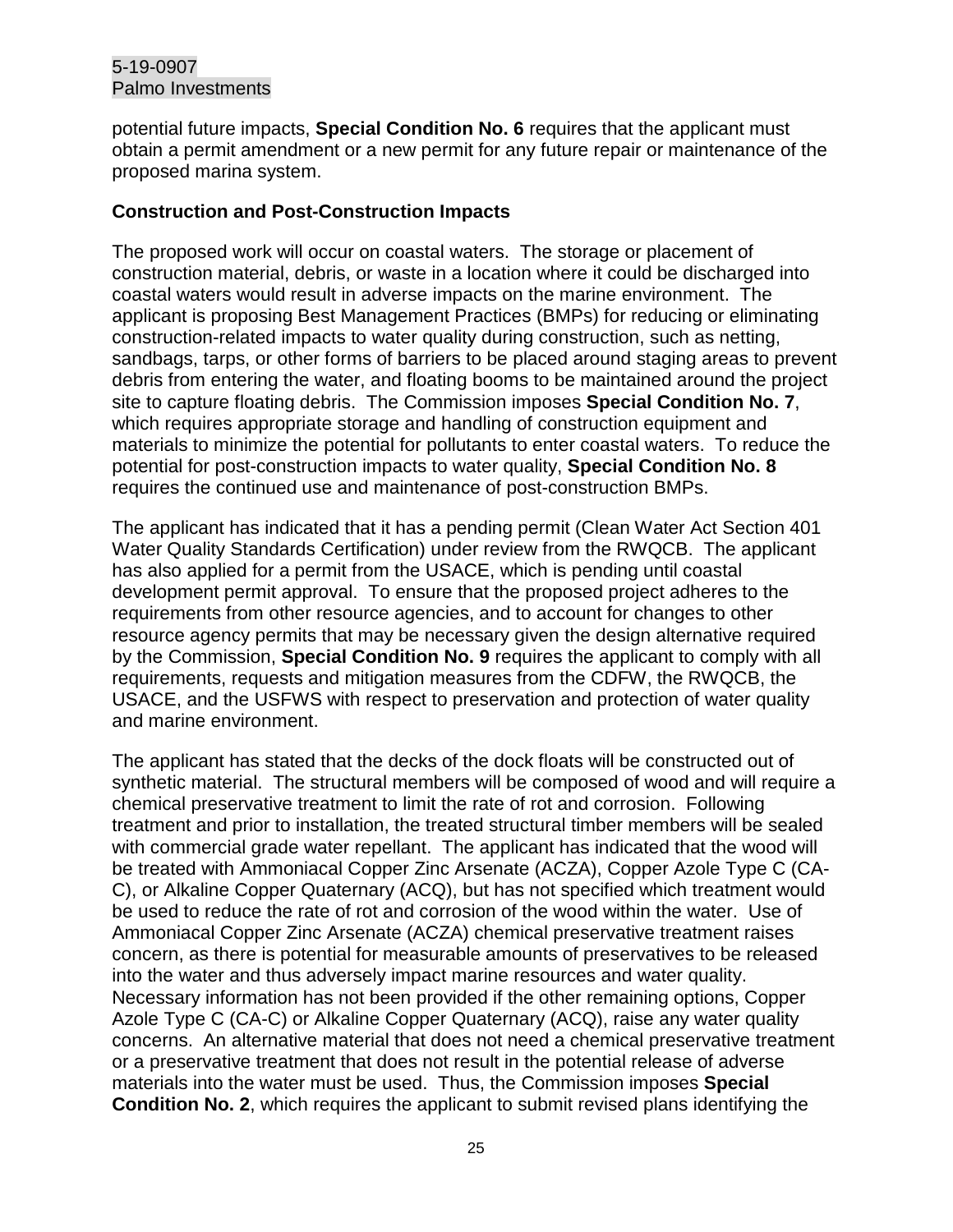revised structural dock float decking construction material that does not use a chemical preservative treatment or a preservative treatment that does not result in the potential release of adverse materials into the water.

#### **Fill of Coastal Waters**

Coastal Act Section 30233 limits the allowable fill of open coastal waters, wetlands, and estuaries to certain uses only, including "new or expanded boating facilities." However, fill for boating facilities is only allowed "…where there is no feasible less environmentally damaging alternative, and where feasible mitigation measures have been provided to minimize adverse environmental effects."The project alternative required by **Special Condition No. 2** includes removal of 22 piles and installation of 46 new piles in coastal waters of Newport Harbor, which will result in fill of open coastal waters. The piles will support the proposed dock floats and pier platform, and, therefore, this associated fill would be consistent with Section 30233(a)(3) of the Coastal Act, as it is for a boatingrelated use. The proposed project will result in 49 square feet of additional fill.

The 2018 Plan will reduce water coverage and eelgrass shading impacts compared to the proposed project, but the alternative design requires the same amount and type of piles as the proposed project. However, the 2018 Plan will not include the four piles associated with the harbor camel included in the proposed project design. Approval of the applicant's proposed project, which relied on the harbor camel and associated piles, would risk setting a precedent for projects in Newport Bay, and could encourage future applicants to install physical barriers in and over the public waters of Newport Bay, resulting in more fill and diminished public access and recreational opportunities.

While both the proposed project design and the 2018 Plan increase the number of piles compared to the current marina, the applicant has demonstrated that this is the minimum amount necessary to meet current harbor design codes, consistency with the Americans with Disabilities Act, and to safely anchor the dock floats. Fewer and/or smaller piles would not adequately secure the boat dock floats in this area that has historical been a location for boat docks. By using the least number of piles necessary to accomplish the goal of securing the dock floats and pier platforms, the 46 piles represent the least environmentally damaging feasible alternative that still achieves the project goal of allowing a roughly equivalent amount of recreational boat berthing as compared to the existing marina. Also, as required by **Special Condition No. 2**, for conformance with the 2018 Plan which utilizes 46 piles, the project would reduce water coverage and eelgrass impacts and represent the least environmentally damaging feasible alternative. Therefore, the Commission finds the proposed alternative meets the requirements of Section 30233(a) that any project involving fill of coastal waters be the least environmentally damaging feasible alternative.

## **CONCLUSION**

Thus, as conditioned, the Commission finds that the proposed project is consistent with Sections 30230, 30231, 30232, 30233 and 30250 of the Coastal Act and with the portions of the City's certified LCP used as guidance that generally require maintaining,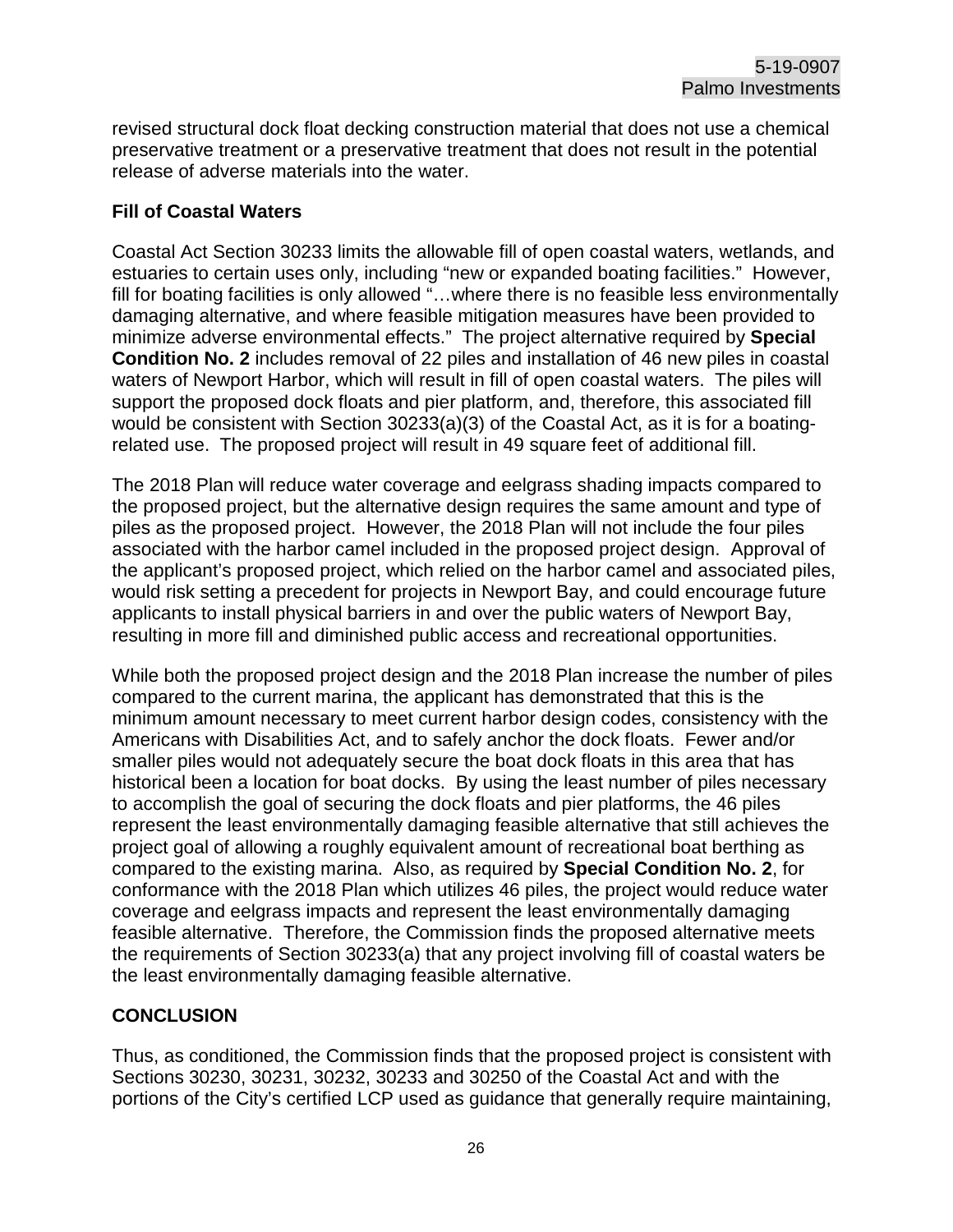protecting, and enhancing the biological productivity and the water quality of coastal waters.

# <span id="page-26-0"></span>**C. Public Access and Recreation**

Article X, Section 4 of the California Constitution provides:

No individual, partnership, or corporation claiming or possessing the frontage or tidal lands of a harbor, bay inlet, estuary, or other navigable water in this state shall be permitted to exclude the right of way to such water whenever it is required for any public purpose… and the Legislature shall enact such law as will give the most liberal construction to this provision so that access to the navigable waters of this state shall always be attainable for the people thereof.

Section 30210 of the Coastal Act, Access; recreational opportunities; states:

In carrying out the requirement of Section 4 of Article X of the California Constitution, maximum access, which shall be conspicuously posted, and recreational opportunities shall be provided for all the people consistent with public safety needs and the need to protect public rights, rights of private property owners, and natural resource areas from overuse.

Section 30211 of the Coastal Act, Development not to interfere with access, states:

Development shall not interfere with the public's right of access to the sea where acquired through use or legislative authorization, including, but not limited to, the use of dry sand and rocky coastal beaches to the first line of terrestrial vegetation.

Section 30212 of the Coastal Act, New development projects (in part), states:

(a) Public access from the nearest public roadway to the shoreline and along the coast shall be provided in new development projects except where: (1) it is inconsistent with public safety, military security needs, or the protection of fragile coastal resources, (2) adequate access exists nearby, or, (3) agriculture would be adversely affected. Dedicated accessway shall not be required to be opened to public use until a public agency or private association agrees to accept responsibility for maintenance and liability of the accessway.

Section 30220 of the Coastal Act, Protection of certain water-oriented activities, states:

Coastal areas suited for water-oriented recreational activities that cannot readily be provided at inland water areas shall be protected for such uses.

Section 30221 of the Coastal Act, Oceanfront land; protection for recreational use and development, states:

Oceanfront land suitable for recreational use shall be protected for recreational use and development unless present and foreseeable future demand for public or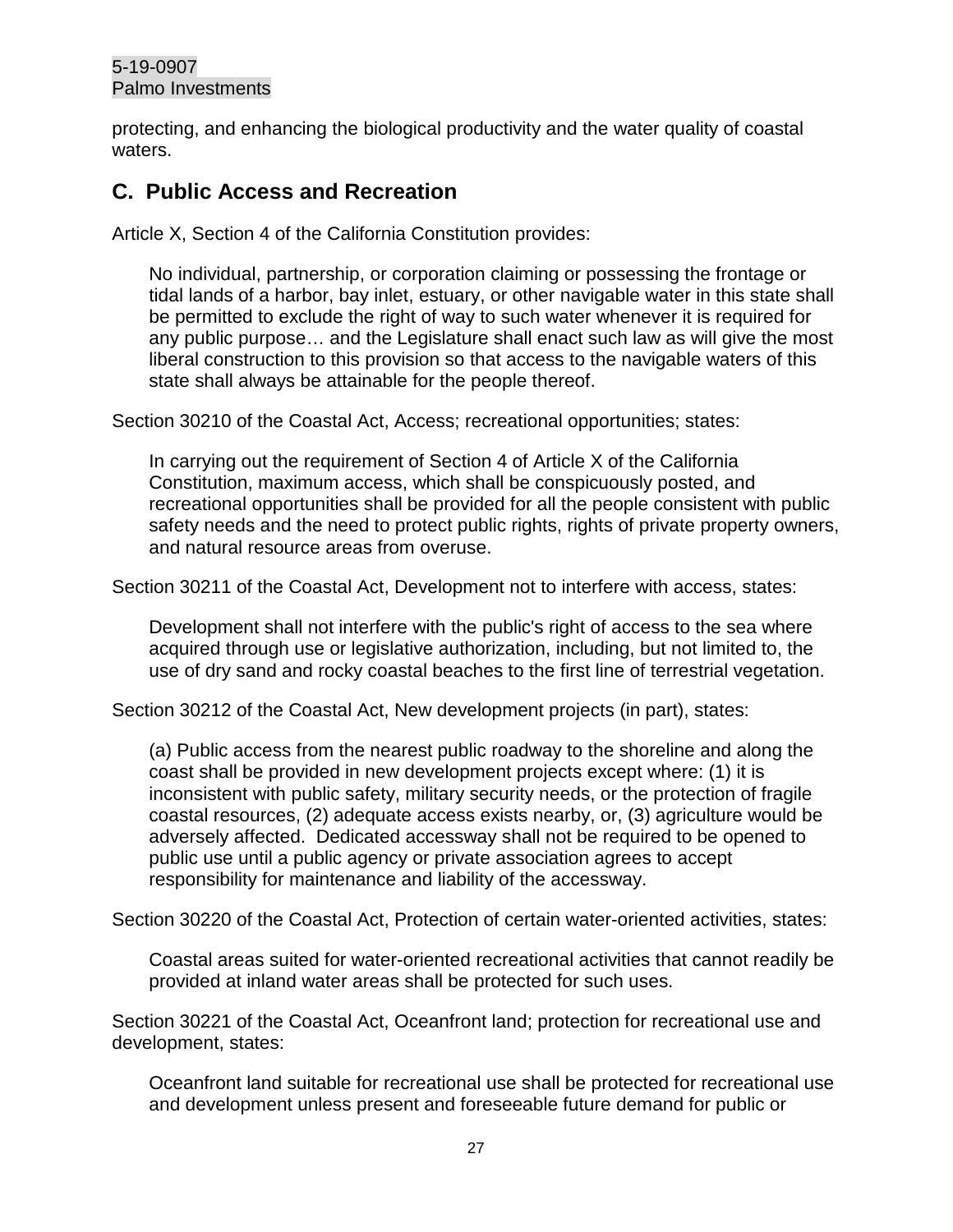commercial recreational activities that could be accommodated on the property is already adequately provided for in the area.

Section 30224 of the Coastal Act, Recreational boating use; encouragement, facilities, states:

Increased recreational boating use of coastal waters shall be encouraged, in accordance with this division, by developing dry storage areas, increasing public launching facilities, providing additional berthing space in existing harbors, limiting non-water-dependent land uses that congest access corridors and preclude boating support facilities, providing harbors of refuge, and by providing for new boating facilities in natural harbors, new protected water areas, and in areas dredged from dry land.

Coastal Land Use Plan Policy, Shoreline Access, 3.1.1-1 states,

Protect, and where feasible, expand and enhance public access to and along the shoreline and to beaches, coastal waters, tidelands, coastal parks, and trails.

Coastal Land Use Plan Policy, Shoreline Access, 3.1.1-9 states,

Protect, expand, and enhance a system of public coastal access that achieves the following:

Maximizes public access to and along the shoreline;

Coastal Land Use Plan Policy, Shoreline Access, 3.1.1-11 states,

Require new development to minimize impacts to public access to and along the shoreline.

Coastal Land Use Plan Policy, Bay/Harbor Encroachments, 3.1.4-3 states,

Design and site piers, including remodels of and additions to existing piers so as not to obstruct public lateral access and to minimize impacts to coastal views and coastal resources.

Implementation Plan, Development Standards, Harbor Development Regulations, 21.30C.050(G) states,

G. Piers.

1. Limits on Use. Only piers, floats and patio decks and their appurtenances pursuant to subsection (G)(5) of this section shall be permitted bayward of the bulkhead.

2. Street Ends. No private piers shall be permitted at street ends.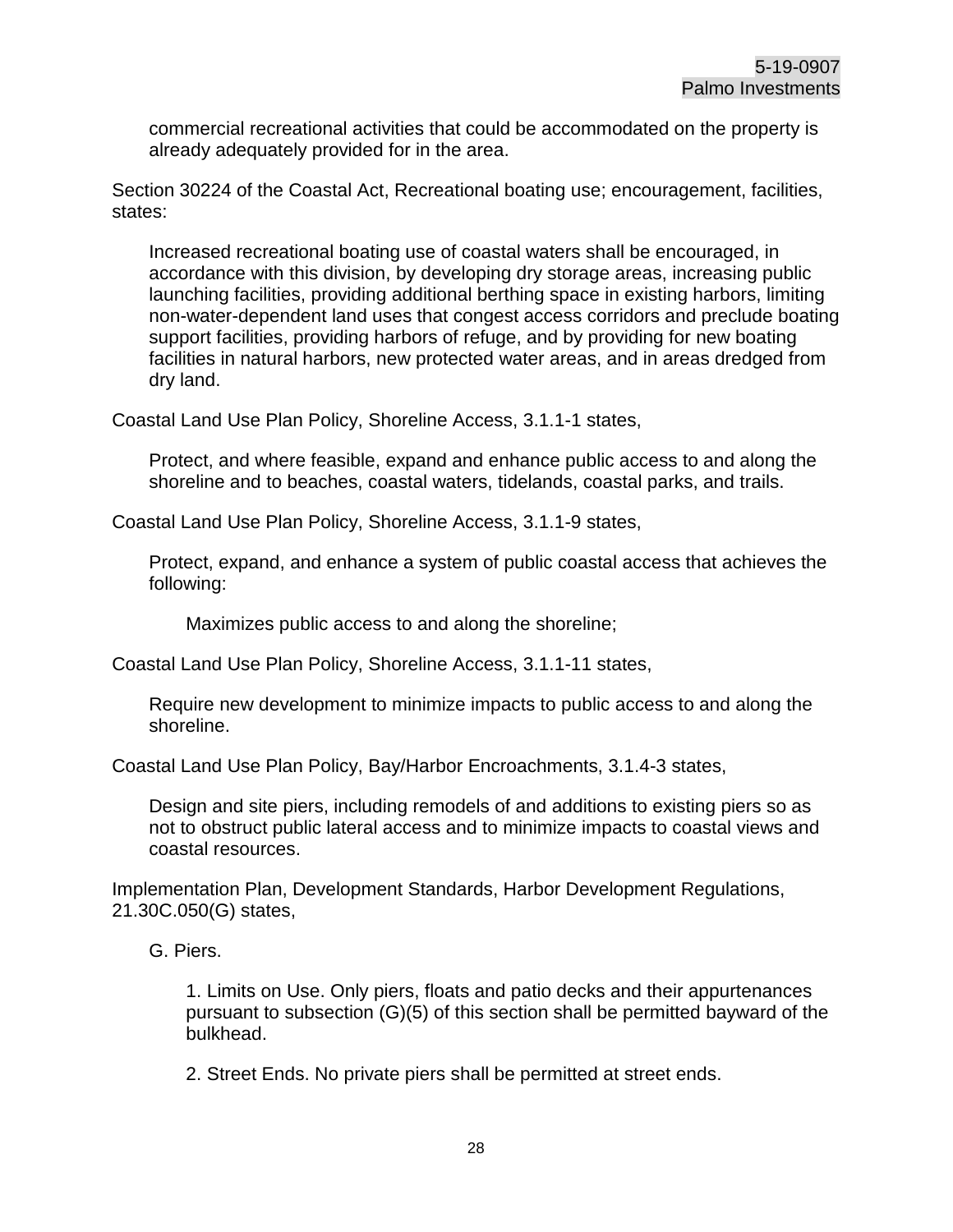#### 3. Setbacks.

a. All piers and slips for residential properties shall be set back a minimum of five feet from the prolongation of the property line.

b. With the prior approval of the City, piers and slips for commercial properties may extend past the prolongation of the property line.

c. The prolongation of the property line bayward of the same bearing from the bulkhead shall generally be used in determining the allowable setbacks for piers and slips. Because there are certain physical conditions which preclude the strict application of this policy without prejudice to adjoining properties, special consideration will be given to areas where precise prolongation of the property line has not been determined and the following conditions exist:

i. Where property lines are not approximately perpendicular to the bulkhead line;

ii. Where curves or angles exist in the bulkhead line;

iii. Where bridges, topography, street ends or publicly owned facilities adjoin the property.

d. Setbacks apply to joint ownership piers with the exception that the slips, floats and piers may extend over the common property line.

4. Joint Ownership. Permits may be granted for joint ownership piers at the prolongation of common lot lines. The permit for joint ownership piers shall provide that all parties shall have equal rights under the permit and shall be held jointly responsible for compliance with all rules, regulations, and conditions set forth in the permit.

5. Patio Decks. Patios are not permitted to extend over the waters of Newport Harbor unless the waters are adjacent to the upland property and outside the areas described in the tidelands trust, and provided the patio complies with the following conditions:

a. The maximum projection of patio decks encroachments beyond the bulkhead line shall be limited to five feet.

b. The minimum setbacks from the prolongations of the side property lines shall be five feet.

c. No float shall be permitted within one foot of the decks.

d. No permanent structure shall be permitted on the projecting portion of the patios except: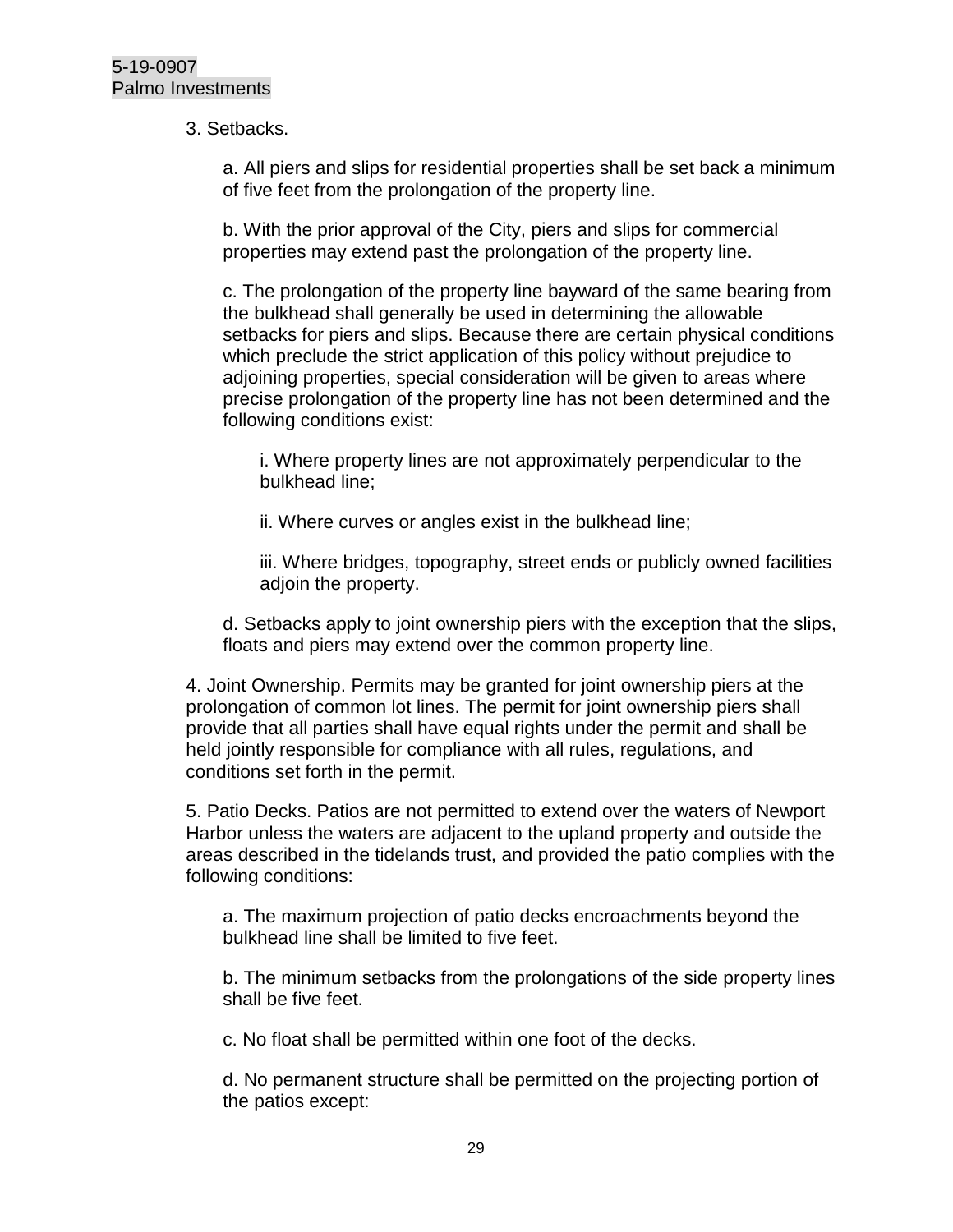i. Planters and benches not over sixteen (16) inches in height;

ii. Railings not over forty-two (42) inches in height with approximately ninety-five (95) percent open area.

e. A harbor and building permit has been obtained.

6. Storage Lockers. Storage lockers and boat boxes may be installed on shoreconnected piers and floats subject to the following limitations:

a. The overall height shall not exceed thirty (30) inches when located bayward of residential property zones.

b. The overall height shall not exceed thirty (30) inches when located bayward of commercial and industrial property zones where the piers and floats are used primarily for the mooring of pleasure boats.

c. The overall height shall not exceed sixty (60) inches when located on facilities bayward of commercial and industrial zoned property where the use is not primarily for the mooring of pleasure boats.

d. The overall height shall be measured from the deck of the pier or float to the top of the storage locker and overall height to include the enclosed portion of the locker or box.

## **Parking**

The City's Certified LCP requires 0.75 vehicle parking spaces per boat slip (see Table 21.40-1 "Off-Street Parking Requirements" of Chapter 21.40 "Off-Street Parking" of the Implementation Plan). The proposed marina plan includes 50 boat slips, which will require 38 vehicle parking spaces. The existing marina parking lot provides 63 vehicle parking spaces (53 unassigned parking spaces and 5 tandem parking spaces) on site. Thus, the existing onsite parking exceeds the number of spaces required per the City's IP. Parking would be adequately provided for the proposed project.

## **Slip Mix**

In prior permit actions, the Commission has been concerned about the trend towards larger slips in marinas at the expense of the smaller slips. The Commission has heard testimony that a reduction in the availability of smaller slips reduces the option for those who want to own smaller boats. As larger slips occupy more space in a marina, there is less space for the smaller slips, resulting in fewer overall slips and fewer slips available for the owners of small vessels. Berthing opportunities for small boat owners will be reduced if this trend continues. *Relatively* speaking, smaller boats are less expensive, and therefore available to a larger segment of the population than larger boats. The Commission has not historically regulated the rates at which marinas rent their slips to the public. The Commission has, however, regulated the design of a marina in order to ensure that the redesigned slips conform to the public access and recreation policies of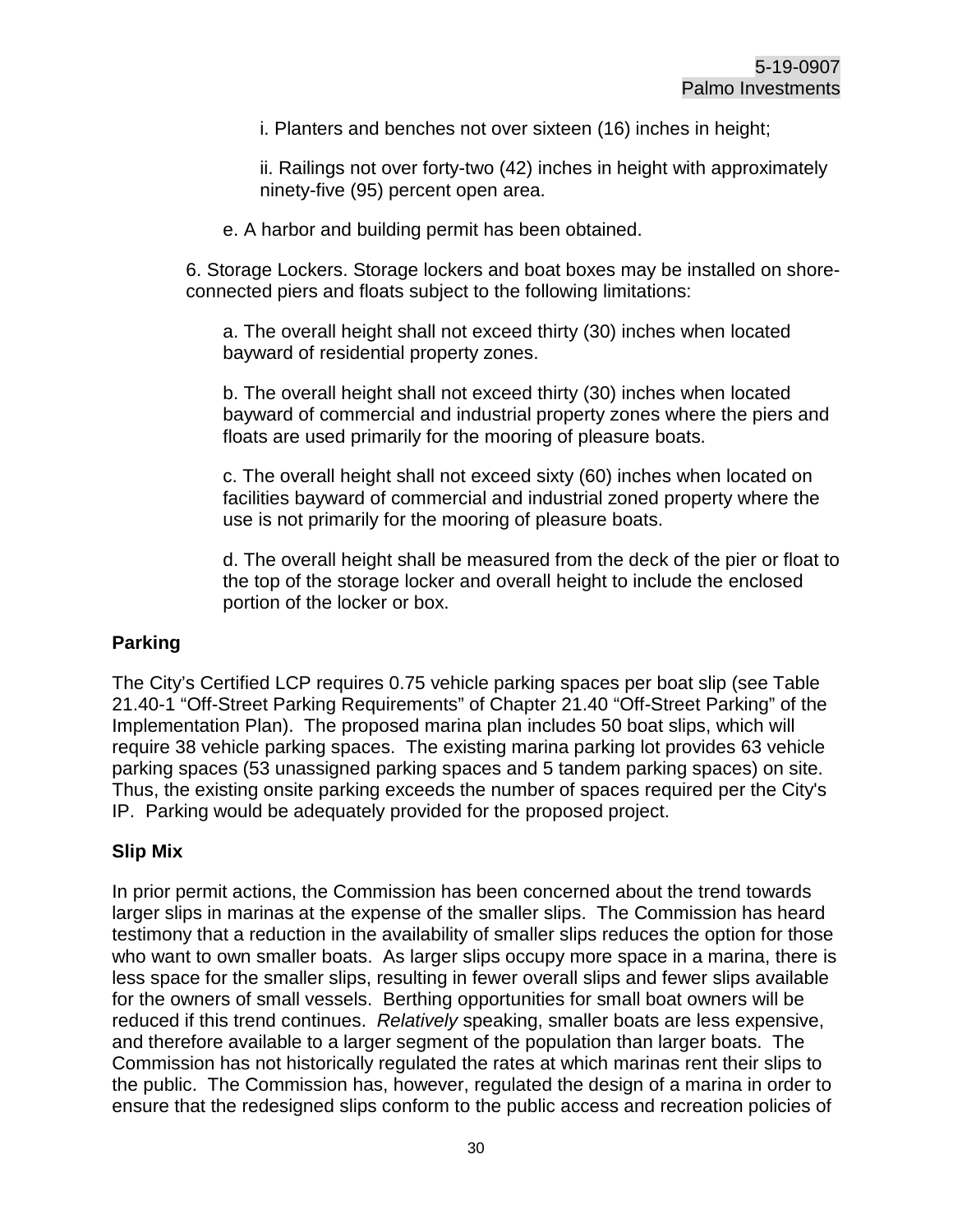the Coastal Act by providing a balance between the size of slips, which facilitates increased public access and the boaters' demand for slips.

The proposed marina plan would reduce the existing 53-slips to 50-slips. There would be an increase in the number of small boat slips ranging from 22-feet to 26-feet in length from 11 to 20; an increase in small-medium boat slips ranging from 26-feet to 32 feet in length from 11 to 15 and an increase of large boat slips ranging from 54-feet to 62-feet in length from 0 to 6. There would be a decrease in the medium size boat slips ranging in size between 38-feet and 50-feet in length from 31 to 21.

**Special Condition No. 2** requires the applicant to submit revised marina plans consistent with the 2018 Plan. Similar to the proposed project, the 2018 Plan will reduce the existing 53-slips to 50-slips, yet the slip mix is different. There is an increase in the number of small boat slips ranging from 20-feet to 26-feet in length from 11 to 19 and an increase of large boat slips ranging from 54-feet to 62-feet in length from 0 to 6; but a decrease in small-medium boat slips ranging from 26-feet to 32-feet in length from 11 to 0, and a decrease in the medium size boat slips ranging in size from 38-feet to 50 feet in length from 31 to 16.

On the next page is a chart that shows the existing, proposed, and 2018 Plan slip mixes: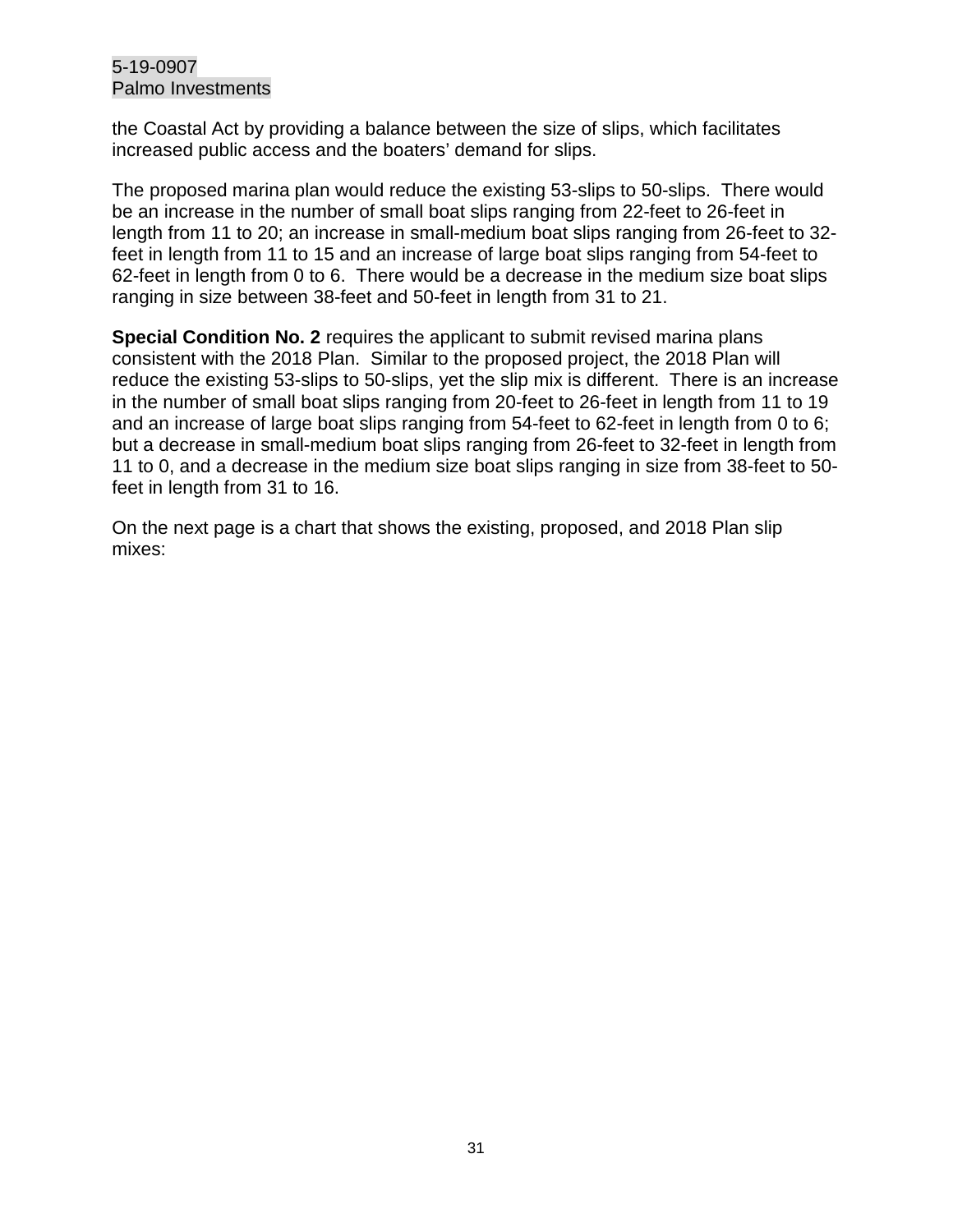| Slip Length<br>(Feet) | <b>Total Existing</b> | % Existing<br>Design | <b>Total Proposed</b> | % Proposed<br>Design | Total<br>2018<br>Plan | % 2018<br>Plan |
|-----------------------|-----------------------|----------------------|-----------------------|----------------------|-----------------------|----------------|
| $20\,$                |                       |                      |                       |                      | $\sqrt{2}$            | 4.00%          |
| $\overline{22}$       | $\overline{10}$       | 18.87%               | $\overline{8}$        | 16.00%               | $\overline{17}$       | 34.00%         |
| 24                    | $\mathbf{1}$          | 1.89%                |                       |                      |                       |                |
| $\overline{26}$       |                       |                      | $\overline{14}$       | 28.00%               |                       |                |
| 30                    | $\overline{11}$       | 20.75%               |                       |                      |                       |                |
| 32                    |                       |                      | $\,1$                 | 2.00%                |                       |                |
| $\overline{37}$       |                       |                      |                       |                      | 6                     | 12.00&         |
| 38                    | $\mathbf{1}$          | 1.89%                |                       |                      |                       |                |
| 40                    | $\overline{1}$        | 1.89%                | $\overline{9}$        | 18.00%               |                       |                |
| 42                    | 10                    | 18.87%               | 12                    | 24.00%               | 16                    | 32.00%         |
| 48                    | 18                    | 33.96%               |                       |                      |                       |                |
| 50                    | $\overline{1}$        | 1.89%                |                       |                      |                       |                |
| 54                    |                       |                      | $\mathbf{1}$          | 2.00%                |                       |                |
| 62                    |                       |                      | $\overline{5}$        | 10.00%               | $\overline{9}$        | 18.00%         |
| <b>Total</b>          | $\overline{53}$       | 100.00%              | $\overline{50}$       | 100.00%              | $\overline{50}$       | 100.00%        |

## **Existing, Proposed and 2018 Plan Slip Mix**

While the proposed slip mix results in an increase of small, small-medium, and large slips, and a decrease in medium slips, and the 2018 Plan slip mix results in an increase of small and large boat slips and a decrease of small-medium and medium slips, both proposals provide a good mix of slip sizes with an increase in smaller slips. Thus, when balanced against the overall demand for larger boat slips, the need to meet new standards, and the fact that small boat owners are moving toward trailering their boats and using dry storage, the Commission finds that both slip mixes are adequate.

Both the proposed marina plan and 2018 Plan propose kayak and stand up paddleboard racks. The proposed marina plan includes a side tie area for approximately 8 small boats (i.e., Duffy boats), while the 2018 Plan also provides a side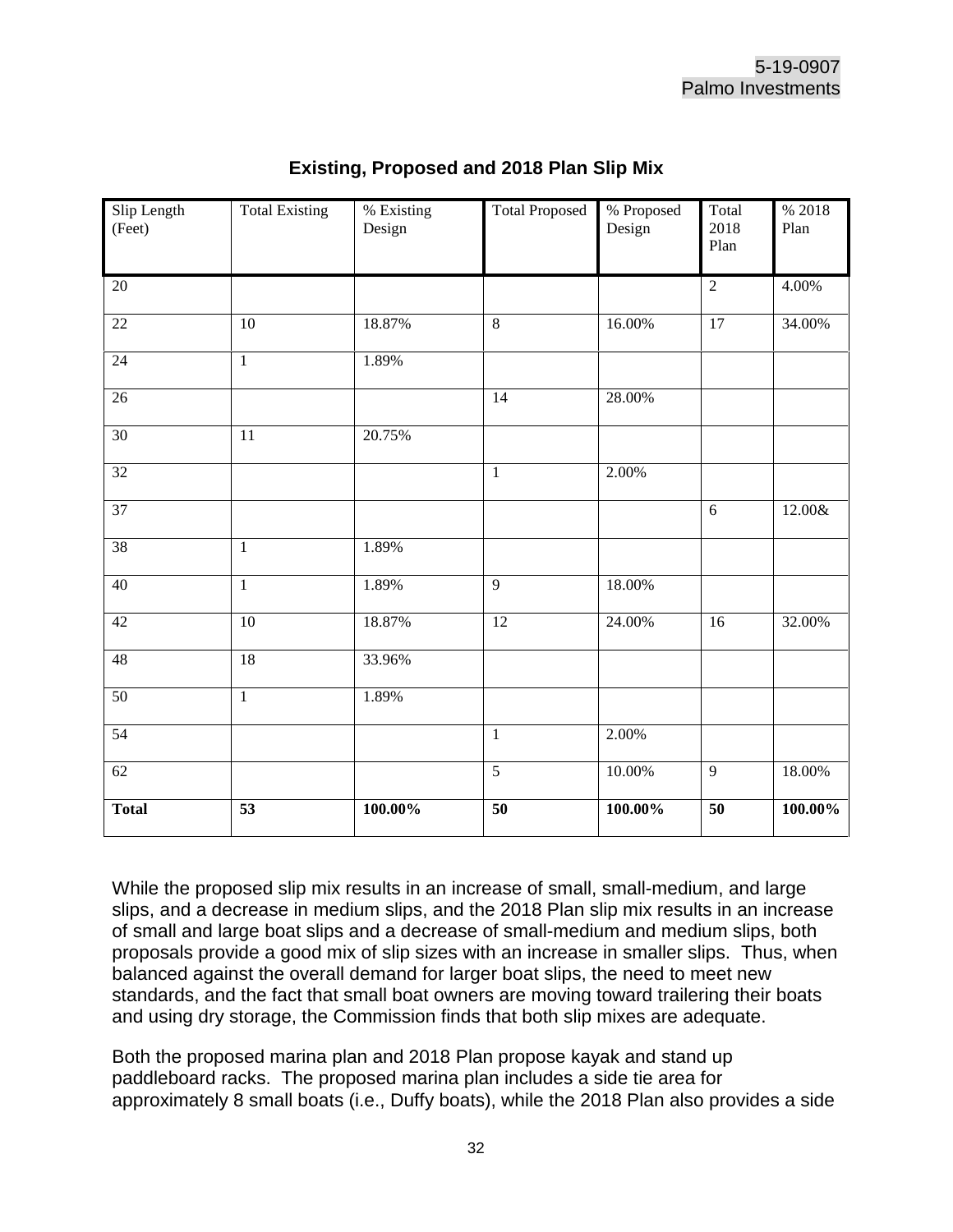tie area but for approximately 17 small boats. Slips and side tie areas are offered for lease to the general public at this marina. Thus, public access to Newport Harbor is not only improved by the proposed and 2018 Plan slip mix, but also by the use of a side tie area.

As conditioned, there is no significant potential for adverse impacts to public access as a result of the proposed 2018 Plan slip mix. However, future development which may result in a different mix of slip sizes may potentially result in adverse impacts to public access (e.g., overabundance of large-size boat slips). To ensure that future development is consistent with the Chapter 3 policies of the Coastal Act, the Commission imposes **Special Condition No. 6,** which requires a coastal development permit for future development. This condition will allow the Commission to evaluate public access impacts associated with any future development proposing a change to the mix of boat slip sizes at that time.

Other than access to the marina for boating purposes, no public access currently exists through the site. The public tidelands and submerged lands where the marina is located and bayward of the site are managed by the County as identified in a "Tidelands Survey for Newport Harbor for the City of Newport Beach" and access to Newport Harbor exists approximately 200 feet north of the site, across Pacific Coast Highway at Castaways Park. Therefore, the public maintains a right to access the navigable bay waters for navigation and recreational purposes. In order to preserve and maintain access to the Public Trust Tidelands, **Special Condition No. 10** is imposed stating that the approval of a coastal development permit for the project does not waive any public rights or interest that exist or may exist on the property.

# **CONCLUSION**

Thus, as conditioned, the Commission finds that the proposed project is consistent with Sections 30210, 30211, 30212, 30220, 30221 and 30250 of the Coastal Act and the City's certified LCP used as guidance regarding the public's right of access to the sea and does not interfere with recreational opportunities on public tidelands.

# <span id="page-32-0"></span>**D. Local Coastal Program (LCP)**

On January 13, 2017, the City of Newport Beach LCP was effectively certified. Development proposed bayward of the property line is located within the Commission's jurisdiction and consequently, the standard of review is Chapter 3 of the Coastal Act, and the certified LCP serves as guidance. As conditioned, the proposed development within the Commission's original jurisdiction is consistent with Chapter 3 of the Coastal Act.

# <span id="page-32-1"></span>**E. California Environmental Quality Act (CEQA)**

Section 13096 of Title 14 of the California Code of Regulations requires Commission approval of Coastal Development Permit applications to be supported by findings showing the approval, as conditioned, to be consistent with any applicable requirements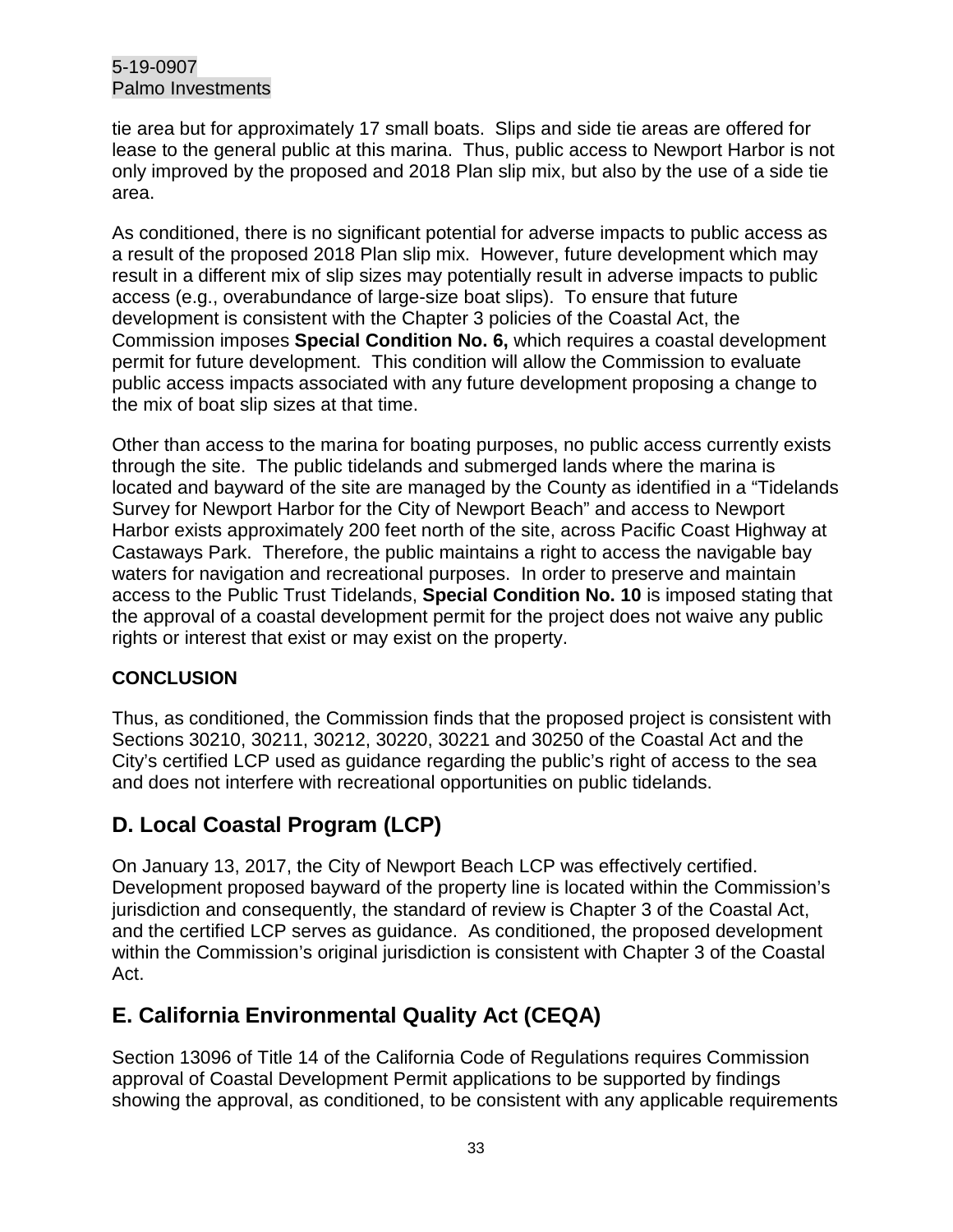of the California Environmental Quality Act (CEQA). Section 21080.5(d)(2)(A) of CEQA prohibits a proposed development from being approved if there are feasible alternatives or feasible mitigation measures available which would substantially lessen any significant adverse effect which the activity may have on the environment. The Commission's regulatory program for reviewing and granting CDPs has been certified by the Resources Secretary to be the functional equivalent of CEQA. (14 CCR § 15251(c).)

In this case, the City of Newport Beach Harbor Resources Division is the lead agency and the Commission is a responsible agency for the purposes of CEQA. The City of Newport Beach determined on April 2, 2019 that the proposed project is categorically exempt from CEQA pursuant to CEQA Guidelines Class 1 (Section 15301), Existing Facilities, and Class 2 (Section 15302), Replacement and Reconstruction. The Commission finds that the project design must be modified to be consistent with Coastal Act requirements, but the change to the design to revert to the 2018 Plan will not cause new adverse impacts to the environment. In fact, the project has been conditioned to reduce environmental impacts associated with water coverage and to require construction and post-construction best management practices which will avoid impacts to water quality.

The proposed project is located in an urban area. Infrastructure necessary to serve the project exists in the area. The proposed project has been conditioned in order to be found consistent with the resource protection policies of the Coastal Act. As conditioned, the proposed project has been found consistent with the marine resources, water quality, public access and recreation policies of the Coastal Act.

Therefore, as conditioned, the Commission finds that there are no feasible alternatives or additional feasible mitigation measures available that would substantially lessen any significant adverse effect that the activity may have on the environment. The Commission finds that the proposed project, as conditioned, is the least environmentally damaging feasible alternative and is consistent with the requirements of the Coastal Act and CEQA.